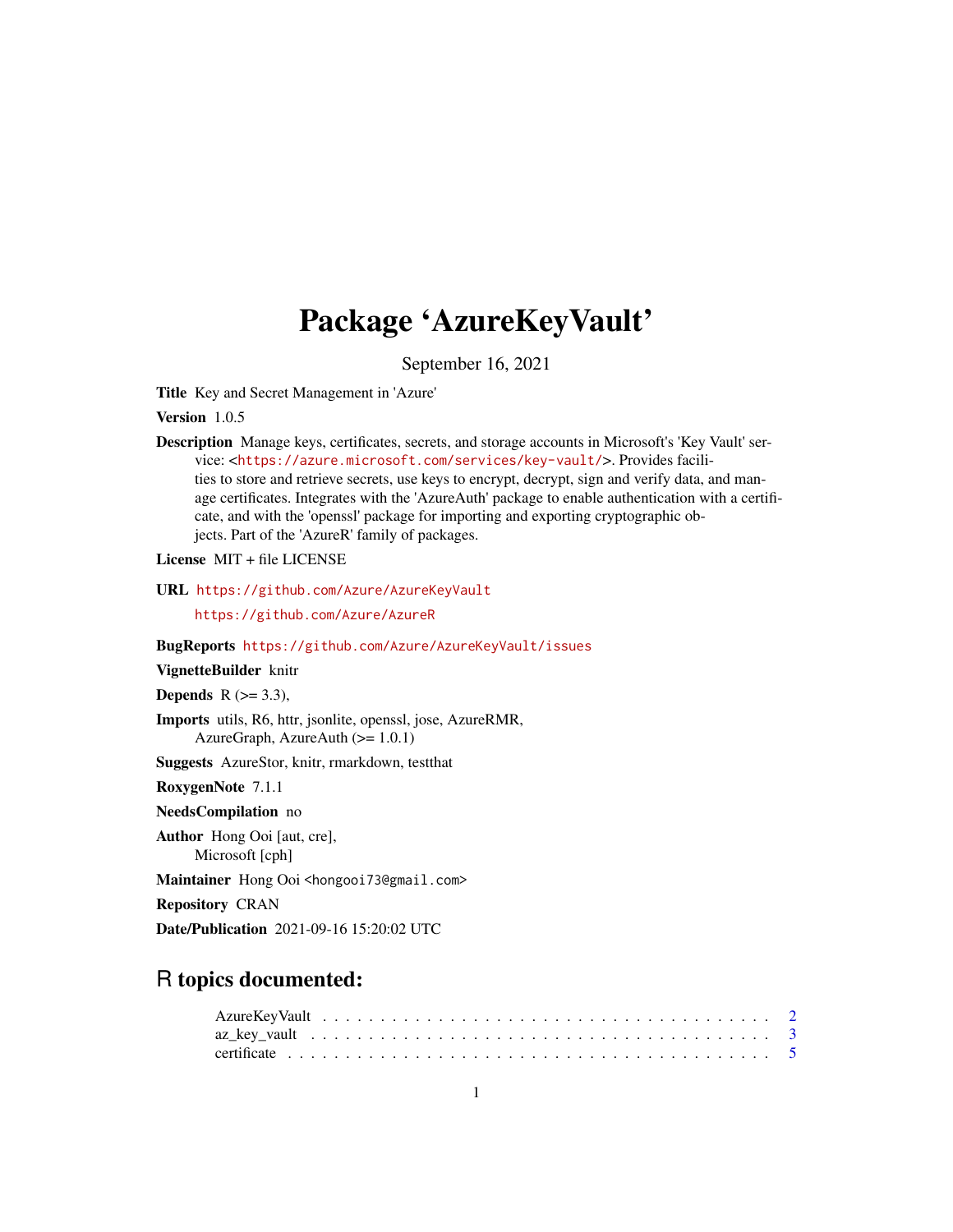# <span id="page-1-0"></span>2 AzureKeyVault

|       | $list$ $\text{deleted}$ $\text{key}_\text{vaults}$ $\ldots$ $\ldots$ $\ldots$ $\ldots$ $\ldots$ $\ldots$ $\ldots$ $\ldots$ $\ldots$ $\ldots$ $\ldots$ $\ldots$ |  |
|-------|----------------------------------------------------------------------------------------------------------------------------------------------------------------|--|
|       |                                                                                                                                                                |  |
|       |                                                                                                                                                                |  |
|       |                                                                                                                                                                |  |
|       |                                                                                                                                                                |  |
|       |                                                                                                                                                                |  |
| Index | 33                                                                                                                                                             |  |

AzureKeyVault *Azure Key Vault endpoint class*

#### Description

Class representing the client endpoint for a key vault, exposing methods for working with it. Use the [key\_vault] function to instantiate new objects of this class.

# Fields

- keys: A sub-object for working with encryption keys stored in the vault. See [keys.](#page-18-1)
- secrets: A sub-object for working with secrets stored in the vault. See [secrets.](#page-23-1)
- certificates: A sub-object for working with certificates stored in the vault. See [certificates.](#page-7-1)
- storage: A sub-object for working with storage accounts managed by the vault. See [storage.](#page-28-1)

# See Also

[key\\_vault,](#page-20-1) [keys,](#page-18-1) [secrets,](#page-23-1) [certificates,](#page-7-1) [storage](#page-28-1) [Azure Key Vault documentation,](https://docs.microsoft.com/en-us/azure/key-vault/) [Azure Key Vault API reference](https://docs.microsoft.com/en-us/rest/api/keyvault)

#### Examples

```
## Not run:
```

```
key_vault("mykeyvault")
key_vault("https://mykeyvault.vault.azure.net")
```
# authenticating as a service principal key\_vault("mykeyvault", tenant="myaadtenant", app="app\_id", password="password")

# authenticating with an existing token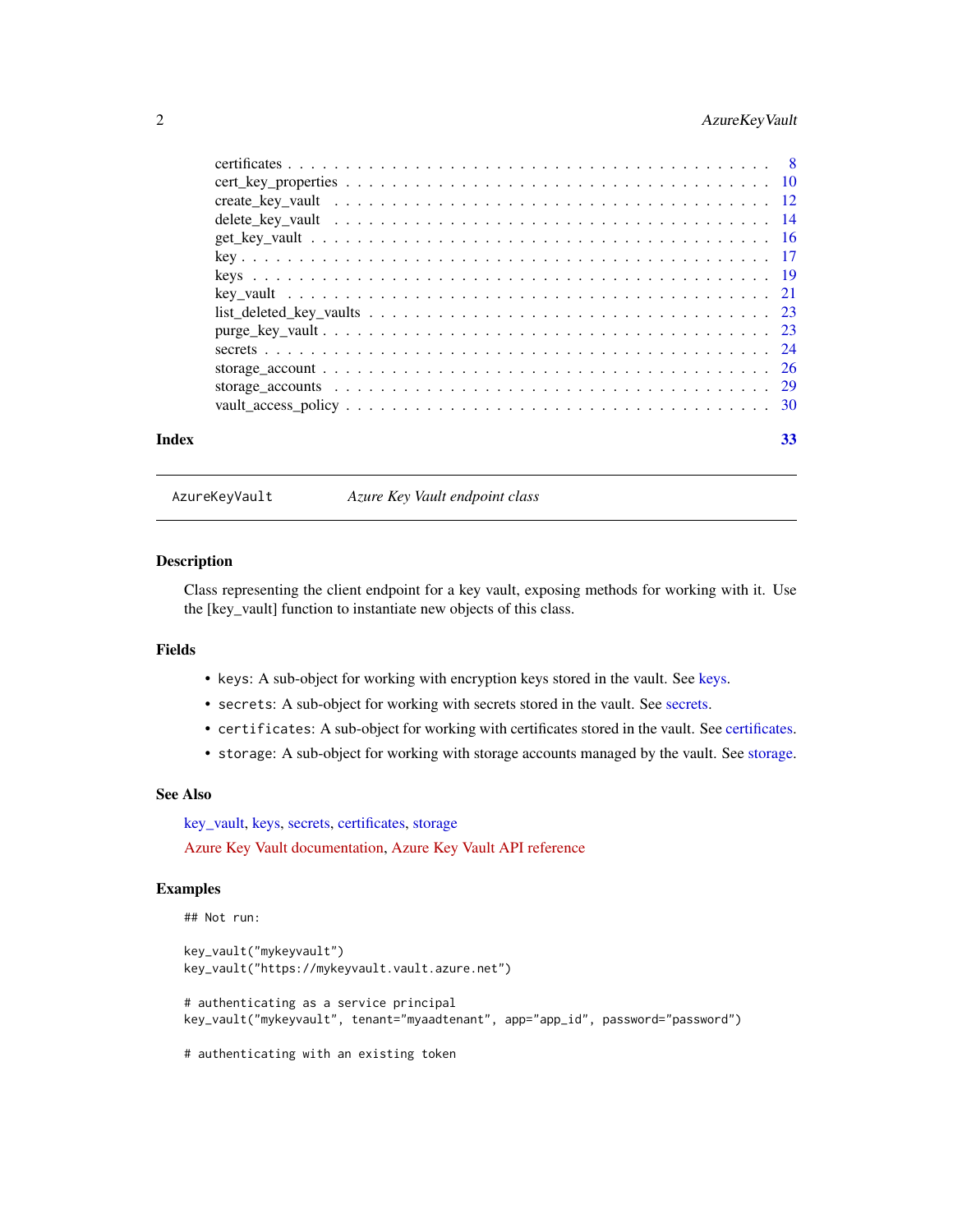# <span id="page-2-0"></span>az\_key\_vault 3

```
token <- AzureAuth::get_azure_token("https://vault.azure.net", "myaadtenant",
                                    app="app_id", password="password")
key_vault("mykeyvault", token=token)
```
## End(Not run)

<span id="page-2-1"></span>az\_key\_vault *Key vault resource class*

#### **Description**

Class representing a key vault, exposing methods for working with it.

#### Methods

The following methods are available, in addition to those provided by the [AzureRMR::az\\_resource](#page-0-0) class:

- new(...): Initialize a new key vault object. See 'Initialization'.
- add\_principal(principal,...): Add an access policy for a user or service principal. See 'Access policies' below.
- get\_principal(principal): Retrieve an access policy for a user or service principal.
- remove\_principal(principal): Remove access for a user or service principal.
- get\_endpoint(): Return the vault endpoint. See 'Endpoint' below.

#### Initialization

Initializing a new object of this class can either retrieve an existing key vault, or create a new vault on the host. The recommended way to initialize an object is via the get\_key\_vault, create\_key\_vault or list\_key\_vaults methods of the [az\\_resource\\_group](#page-0-0) class, which handle the details automatically.

## Access policies

Client access to a key vault is governed by its access policies, which are set on a per-principal basis. Each principal (user or service) can have different permissions granted, for keys, secrets, certificates, and storage accounts.

To grant access, use the add\_principal method. This has signature

```
add_principal(principal, tenant = NULL,
             key\_permissions = "all",secret_permissions = "all",
              certificate_permissions = "all",
              storage_permissions = "all")
```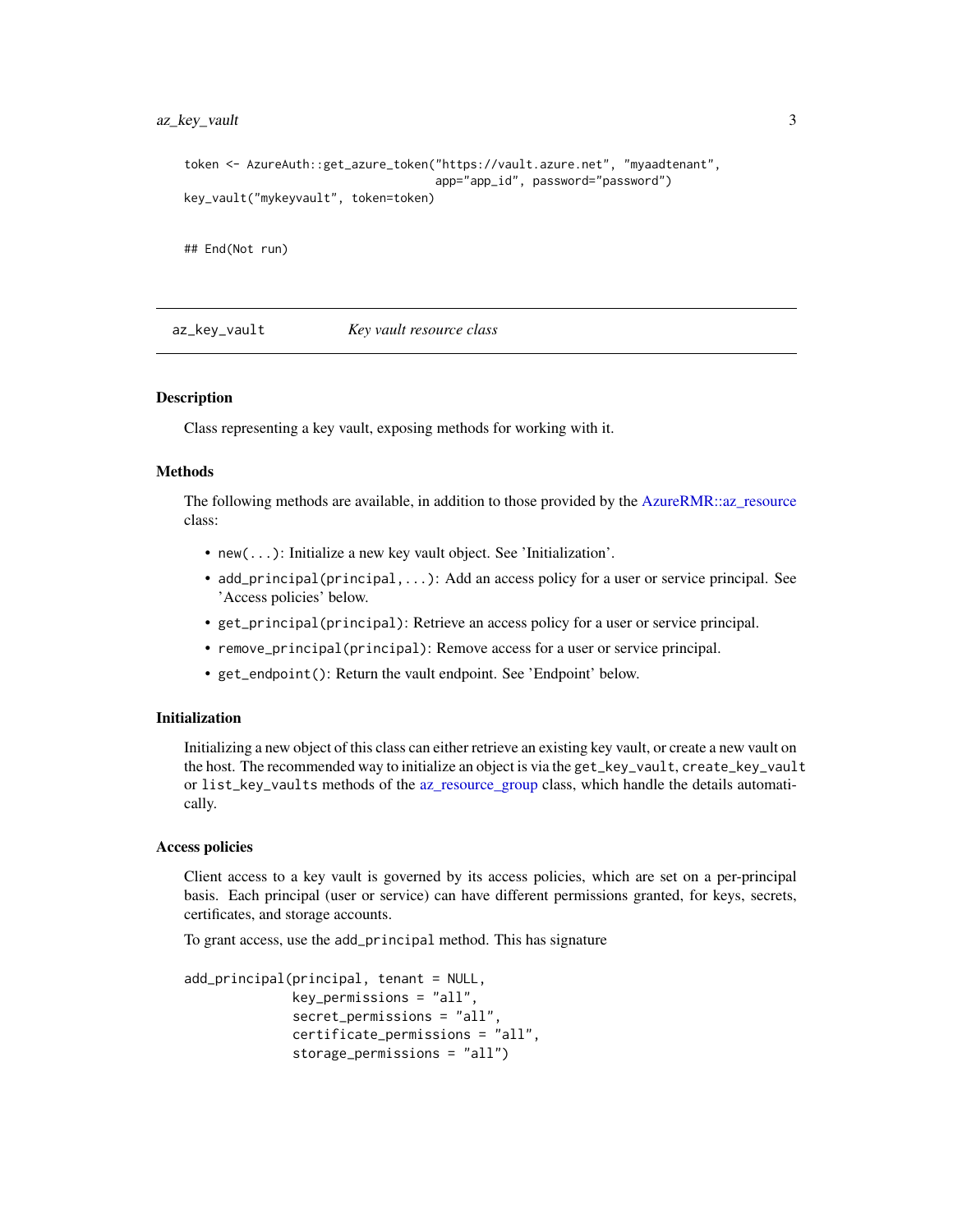<span id="page-3-0"></span>The principal can be a GUID, an object of class vault\_access\_policy, or a user, app or service principal object from the AzureGraph package. Note that the app ID of a registered app is not the same as the ID of its service principal.

The tenant must be a GUID; if this is NULL, it will be taken from the tenant of the key vault resource.

Here are the possible permissions for keys, secrets, certificates, and storage accounts. The permission "all" means to grant all permissions.

- Keys: "get", "list", "update", "create", "import", "delete", "recover", "backup", "restore", "decrypt", "encrypt", "unwrapkey", "wrapkey", "verify", "sign", "purge"
- Secrets: "get", "list", "set", "delete", "recover", "backup", "restore", "purge"
- Certificates: "get", "list", "update", "create", "import", "delete", "recover", "backup", "restore", "managecontacts", "manageissuers", "getissuers", "listissuers", "setissuers", "deleteissuers", "purge"
- Storage accounts: "get", "list", "update", "set", "delete", "recover", "backup", "restore", "regeneratekey", "getsas", "listsas", "setsas", "deletesas", "purge"

To revoke access, use the remove\_principal method. To view the current access policy, use get\_principal or list\_principals.

#### Endpoint

The client-side interaction with a key vault is via its *endpoint*, which is usually at the URL https://[vaultname].vault.azure.net. The get\_endpoint method returns an R6 object of class key\_vault, which represents the endpoint. Authenticating with the endpoint is done via an OAuth token; the necessary credentials are taken from the current Resource Manager client in use, or you can supply your own.

```
get_endpoint(tenant = self$token$tenant,
             app = self$token$client$client_id,
             password = self$token$client$client_secret, ...)
```
To access the key vault independently of Resource Manager (for example if you are a user without admin or owner access to the vault resource), use the [key\\_vault](#page-20-1) function.

#### See Also

[vault\\_access\\_policy,](#page-29-1) [key\\_vault](#page-20-1) [create\\_key\\_vault,](#page-11-1) [get\\_key\\_vault,](#page-15-1) [delete\\_key\\_vault,](#page-13-1) [AzureGraph::get\\_graph\\_login,](#page-0-0) [AzureGraph::az\\_user,](#page-0-0) [AzureGraph::az\\_app,](#page-0-0) [AzureGraph::az\\_service\\_principal](#page-0-0)

[Azure Key Vault documentation,](https://docs.microsoft.com/en-us/azure/key-vault/) [Azure Key Vault API reference](https://docs.microsoft.com/en-us/rest/api/keyvault)

# Examples

```
## Not run:
```
# recommended way of retrieving a resource: via a resource group object kv <- resgroup\$get\_key\_vault("mykeyvault")

# list principals that have access to the vault kv\$list\_principals()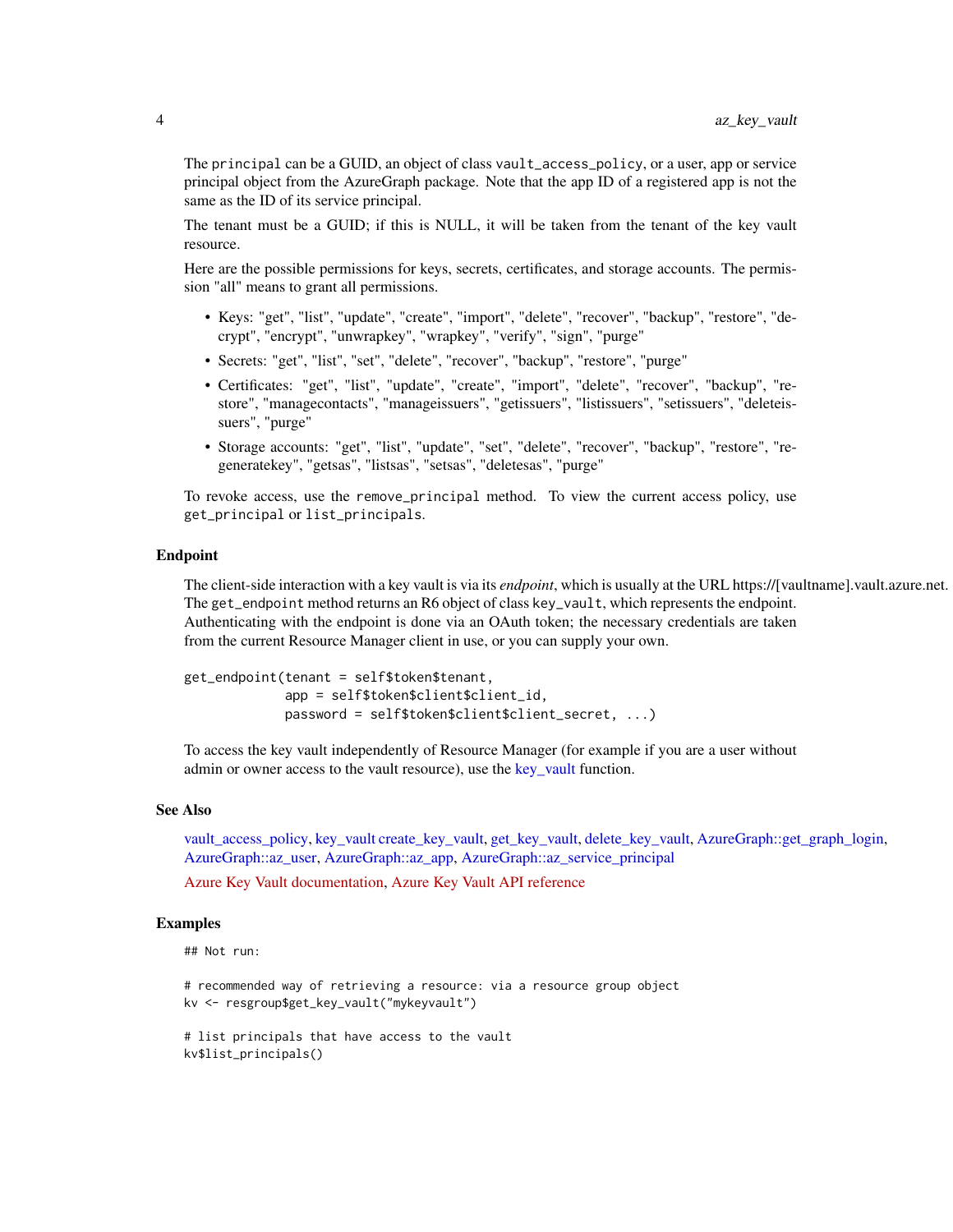```
# grant a user full access (the default)
usr <- AzureGraph::get_graph_login()$
    get_user("username@aadtenant.com")
kv$add_principal(usr)
# grant a service principal read access to keys and secrets only
svc <- AzureGraph::get_graph_login()$
    get_service_principal(app_id="app_id")
kv$add_principal(svc,
    key_permissions=c("get", "list"),
    secret_permissions=c("get", "list"),
    certificate_permissions=NULL,
    storage_permissions=NULL)
# alternatively, supply a vault_access_policy with the listed permissions
pol <- vault_access_policy(svc,
    key_permissions=c("get", "list"),
    secret_permissions=c("get", "list"),
    certificate_permissions=NULL,
    storage_permissions=NULL)
kv$add_principal(pol)
# revoke access
kv$remove_access(svc)
# get the endpoint object
vault <- kv$get_endpoint()
## End(Not run)
```
<span id="page-4-1"></span>certificate *Certificate object*

#### **Description**

This class represents a certificate stored in a vault. It provides methods for carrying out operations, including encryption and decryption, signing and verification, and wrapping and unwrapping.

#### Fields

This class provides the following fields:

- cer: The contents of the certificate, in CER format.
- id: The ID of the certificate.
- kid: The ID of the key backing the certificate.
- sid: The ID of the secret backing the certificate.
- contentType: The content type of the secret backing the certificate.
- policy: The certificate management policy, containing the authentication details.
- x5t: The thumbprint of the certificate.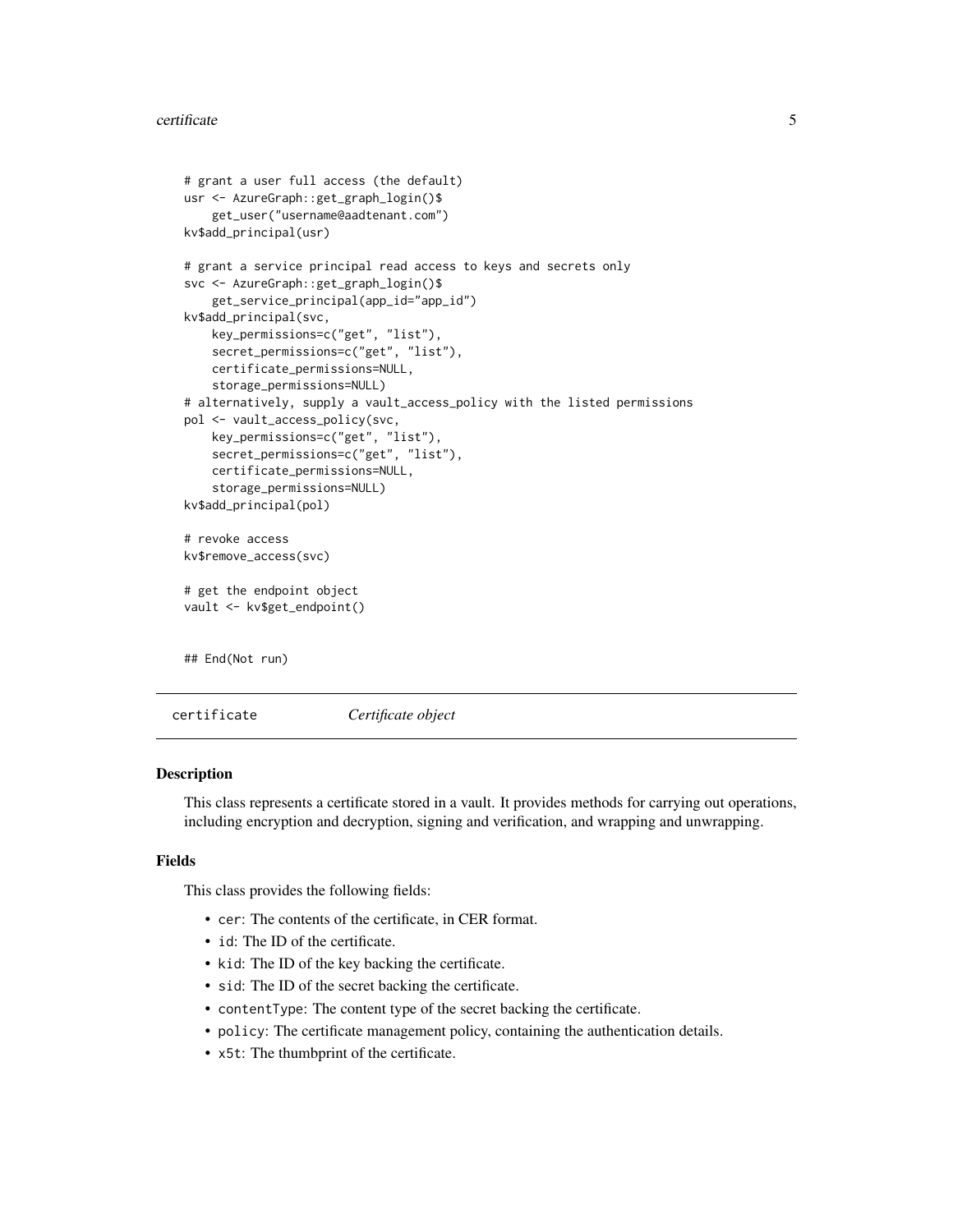# Methods

This class provides the following methods:

```
export(file)
export_cer(file)
sign(digest, ...)
verify(signature, digest, ...)
set_policy(subject=NULL, x509=NULL, issuer=NULL,
           key=NULL, secret_type=NULL, actions=NULL,
           attributes=NULL, wait=TRUE)
get_policy()
sync()
update_attributes(attributes=vault_object_attrs(), ...)
list_versions()
set_version(version=NULL)
delete(confirm=TRUE)
```
### Arguments

- file: For export and export\_cer, a connection object or a character string naming a file to export to.
- digest: For sign, a hash digest string to sign. For verify, a digest to compare to a signature.
- signature: For verify, a signature string.
- subject,x509,issuer,key,secret\_type,actions,wait: These are the same arguments as used when creating a new certificate. See [certificates](#page-7-1) for more information.
- attributes: For update\_attributes, the new attributes for the object, such as the expiry date and activation date. A convenient way to provide this is via the [vault\\_object\\_attrs](#page-9-1) helper function.
- ...: For update\_attributes, additional key-specific properties to update. For sign and verify, additional arguments for the corresponding key object methods. See [keys](#page-18-1) and [key.](#page-16-1)
- version: For set\_version, the version ID or NULL for the current version.
- confirm: For delete, whether to ask for confirmation before deleting the key.

#### Details

export exports the full certificate to a file. The format wll be either PEM or PFX (aka PKCS#12), as set by the format argument when the certificate was created. export\_cer exports the public key component, aka the CER file. Note that the public key can also be found in the cer field of the object.

sign uses the key associated with the a certificate to sign a digest, and verify checks a signature against a digest for authenticity. See below for an example of using sign to do OAuth authentication with certificate credentials.

set\_policy updates the authentication details of a certificate: its issuer, identity, key type, renewal actions, and so on. get\_policy returns the current policy of a certificate.

<span id="page-5-0"></span>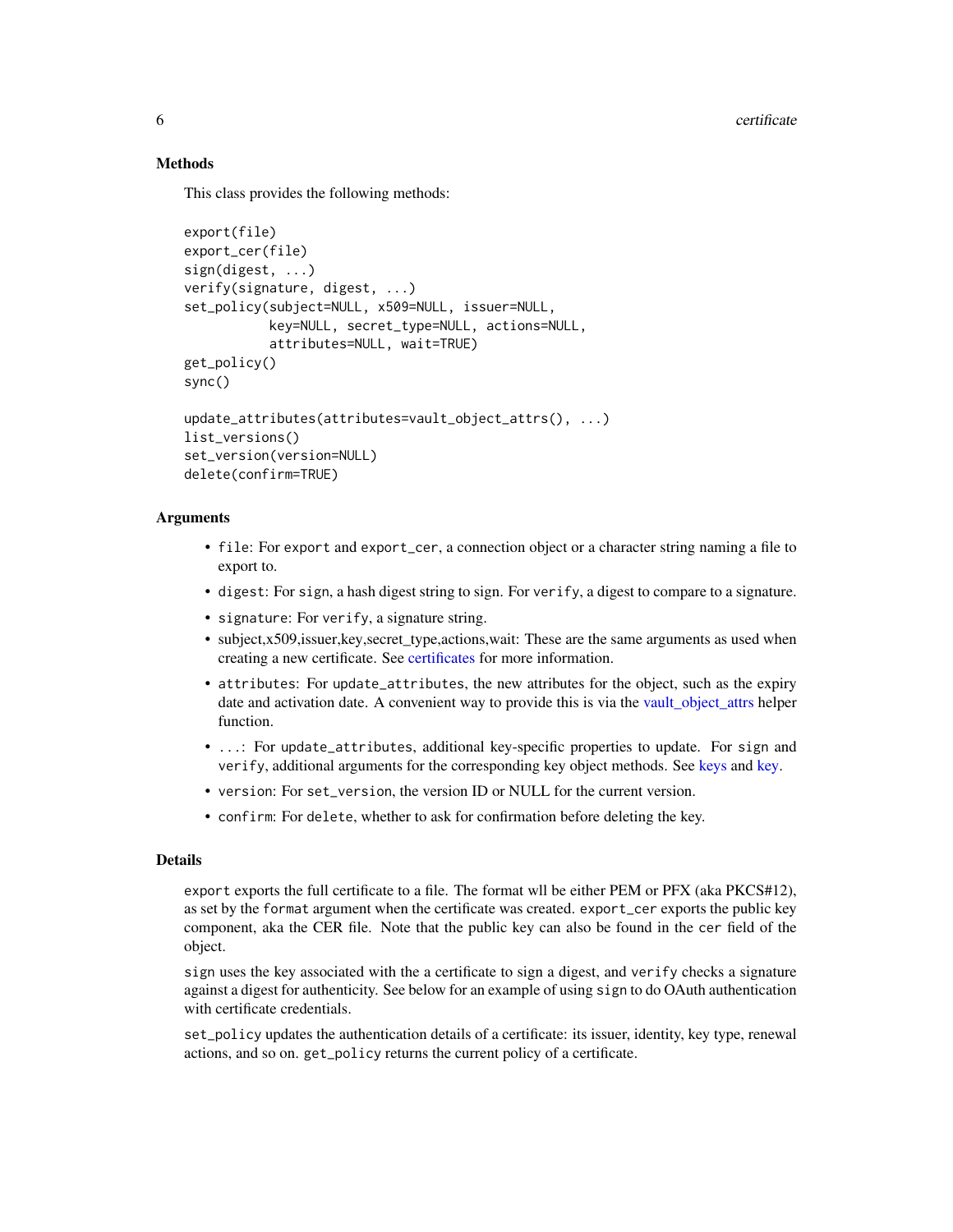#### <span id="page-6-0"></span>certificate 7 and 2008 and 2008 and 2008 and 2008 and 2008 and 2008 and 2008 and 2008 and 2008 and 2008 and 200

A certificate can have multiple *versions*, which are automatically generated when a cert is created with the same name as an existing cert. By default, this object contains the information for the most recent (current) version; use list\_versions and set\_version to change the version.

# Value

For get\_policy, a list of certificate policy details.

For list\_versions, a data frame containing details of each version.

For set\_version, the key object with the updated version.

#### See Also

#### [certificates](#page-7-1)

[Azure Key Vault documentation,](https://docs.microsoft.com/en-us/azure/key-vault/) [Azure Key Vault API reference](https://docs.microsoft.com/en-us/rest/api/keyvault)

#### Examples

```
## Not run:
vault <- key_vault("mykeyvault")
cert <- vault$certificates$create("mynewcert")
cert$cer
cert$export("mynewcert.pem")
# new version of an existing certificate
vault$certificates$create("mynewcert", x509=cert_x509_properties(validity_months=24))
cert <- vault$certificates$get("mynewcert")
vers <- cert$list_versions()
cert$set_version(vers[2])
# updating an existing cert version
cert$set_policy(x509=cert_x509_properties(validity_months=12))
## signing a JSON web token (JWT) for authenticating with Azure Active Directory
app < - "app_id"
tenant <- "tenant_id"
claim <- jose::jwt_claim(
   iss=app,
    sub=app,
    aud="https://login.microsoftonline.com/tenant_id/oauth2/token",
    exp=as.numeric(Sys.time() + 60*60),
   nbf=as.numeric(Sys.time())
)
# header includes cert thumbprint
header <- list(alg="RS256", typ="JWT", x5t=cert$x5t)
token_encode <- function(x)
{
```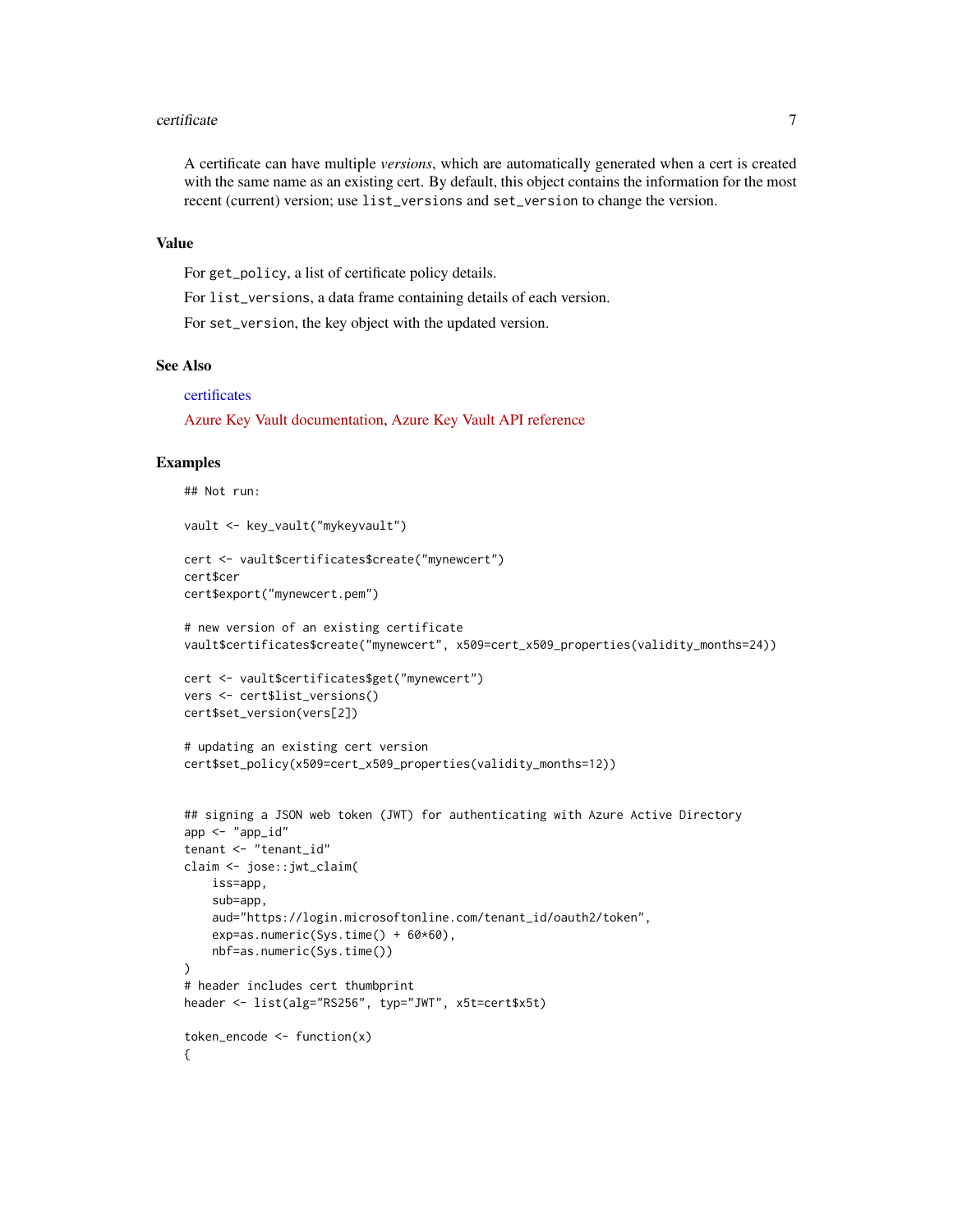```
jose::base64url_encode(jsonlite::toJSON(x, auto_unbox=TRUE))
}
token_contents <- paste(token_encode(header), token_encode(claim), sep=".")
# get the signature and concatenate it with header and claim to form JWT
sig <- cert$sign(openssl::sha256(charToRaw(token_contents)))
cert_creds <- paste(token_contents, sig, sep=".")
AzureAuth::get_azure_token("resource_url", tenant, app, certificate=cert_creds)
## End(Not run)
```
<span id="page-7-1"></span>certificates *Certificates in Key Vault*

#### **Description**

This class represents the collection of certificates stored in a vault. It provides methods for managing certificates, including creating, importing and deleting certificates, and doing backups and restores. For operations with a specific certificate, see [certificate.](#page-4-1)

#### Methods

This class provides the following methods:

```
create(name, subject, x509=cert_x509_properties(), issuer=cert_issuer_properties(),
       key=cert_key_properties(), format=c("pem", "pkcs12"),
       expiry_action=cert_expiry_action(),
       attributes=vault_object_attrs(),
       ..., wait=TRUE)
import(name, value, pwd=NULL,
       attributes=vault_object_attrs(),
       ..., wait=TRUE)
get(name)
delete(name, confirm=TRUE)
list()
backup(name)
restore(backup)
get_contacts()
set_contacts(email)
add_issuer(issuer, provider, credentials=NULL, details=NULL)
remove_issuer(issuer)
get_issuer(issuer)
list_issuers()
```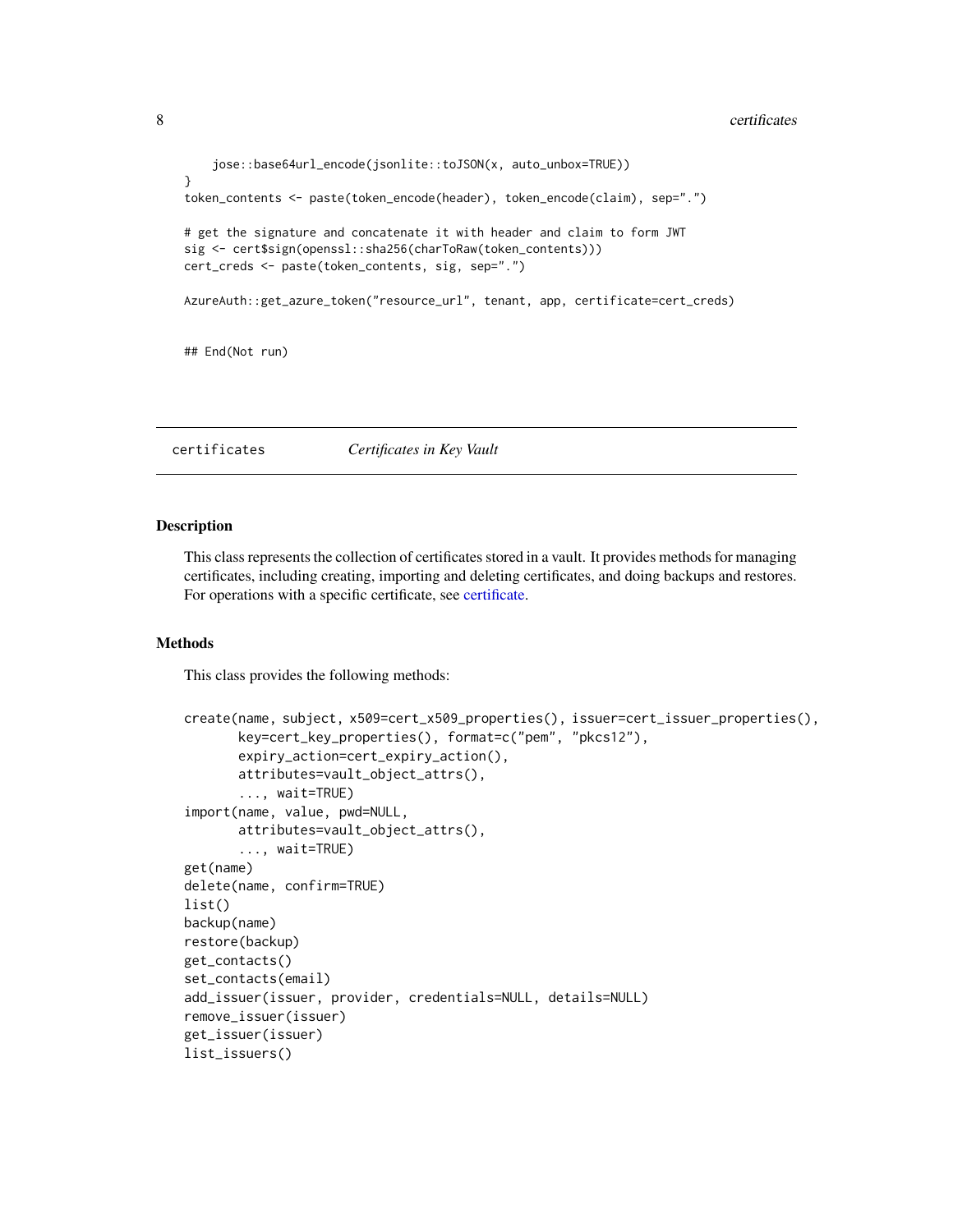#### <span id="page-8-0"></span>certificates **9**

#### Arguments

- name: The name of the certificate.
- subject: For create, The subject or X.500 distinguished name for the certificate.
- x509: Other X.509 properties for the certificate, such as the domain name(s) and validity period. A convenient way to provide this is via the [cert\\_x509\\_properties](#page-9-1) helper function.
- issuer: Issuer properties for the certificate. A convenient way to provide this is via the [cert\\_issuer\\_properties](#page-9-1) helper function. The default is to specify a self-signed certificate.
- key: Key properties for the certificate. A convenient way to provide this is via the cert key properties helper function.
- format: The format to store the certificate in. Can be either PEM or PFX, aka PKCS#12. This also determines the format in which the certificate will be exported (see [certificate\)](#page-4-1).
- expiry\_action: What Key Vault should do when the certificate is about to expire. A convenient way to provide this is via the [cert\\_expiry\\_action](#page-9-1) helper function.
- attributes: Optional attributes for the secret. A convenient way to provide this is via the [vault\\_object\\_attrs](#page-9-1) helper function.
- value: For import, the certificate to import. This can be the name of a PFX file, or a raw vector with the contents of the file.
- pwd: For import, the password if the imported certificate is password-protected.
- ...: For create and import, other named arguments which will be treated as tags.
- wait: For create and import, whether to wait until the certificate has been created before returning. If FALSE, you can check on the status of the certificate via the returned object's sync method.
- backup: For restore, a string representing the backup blob for a key.
- email: For set\_contacts, the email addresses of the contacts.
- issuer: For the issuer methods, the name by which to refer to an issuer.
- provider: For add\_issuer, the provider name as a string.
- credentials: For add\_issuer, the credentials for the issuer, if required. Should be a list containing the components account\_id and password.
- details: For add\_issuer, the organisation details, if required. See the [Azure docs](https://docs.microsoft.com/en-us/rest/api/keyvault/setcertificateissuer/setcertificateissuer#administratordetails) for more information.

#### Value

For get, create and import, an object of class stored\_certificate, representing the certificate itself.

For list, a vector of key names.

For add\_issuer and get\_issuer, an object representing an issuer. For list\_issuers, a vector of issuer names.

For backup, a string representing the backup blob for a certificate. If the certificate has multiple versions, the blob will contain all versions.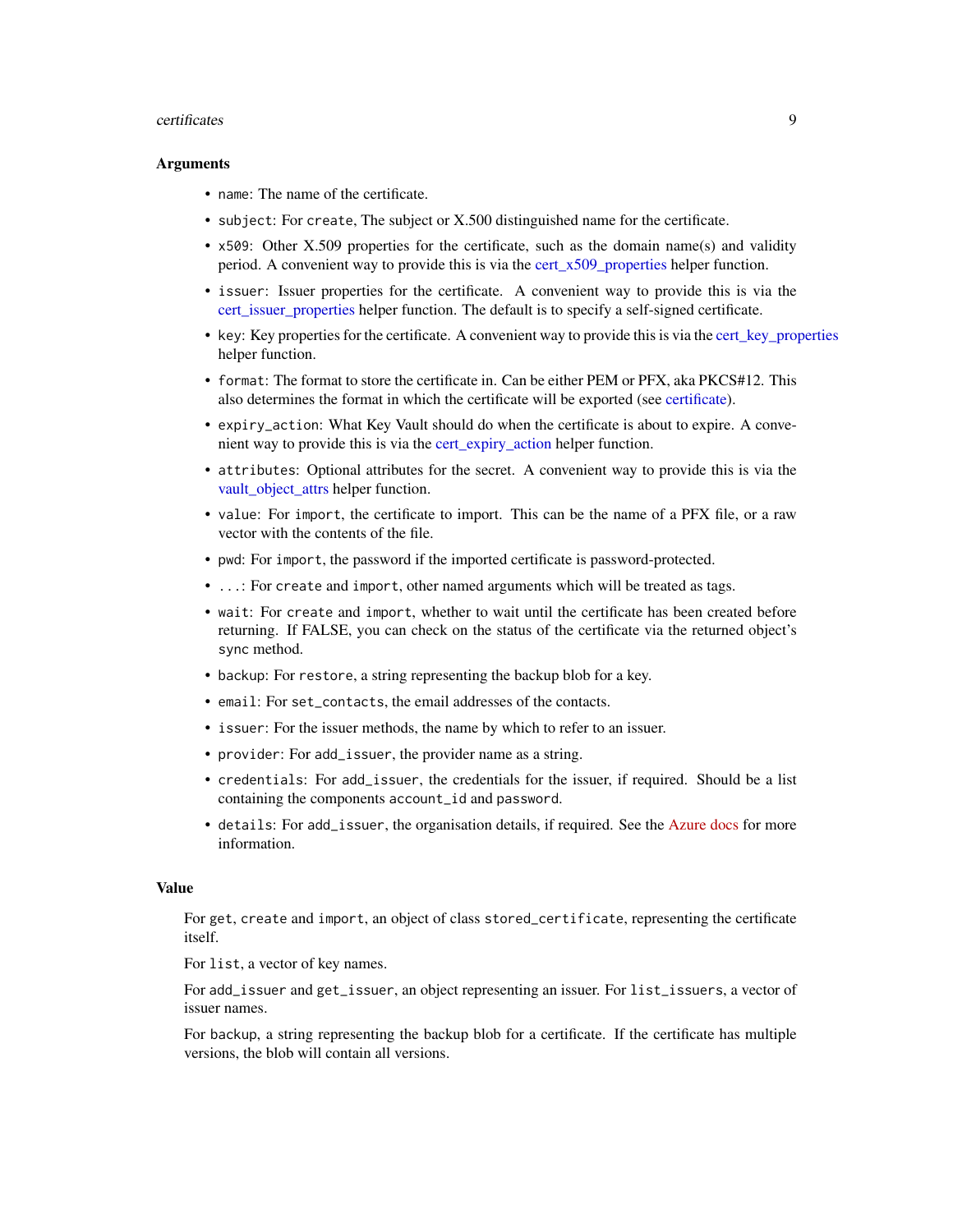# <span id="page-9-0"></span>See Also

[certificate,](#page-4-1) [cert\\_key\\_properties,](#page-9-2) [cert\\_x509\\_properties,](#page-9-1) [cert\\_issuer\\_properties,](#page-9-1) [vault\\_object\\_attrs](#page-9-1) [Azure Key Vault documentation,](https://docs.microsoft.com/en-us/azure/key-vault/) [Azure Key Vault API reference](https://docs.microsoft.com/en-us/rest/api/keyvault)

#### Examples

```
## Not run:
vault <- key_vault("mykeyvault")
vault$certificates$create("mynewcert", "CN=mydomain.com")
vault$certificates$list()
vault$certificates$get("mynewcert")
# specifying some domain names
vault$certificates$create("mynewcert", "CN=mydomain.com",
   x509=cert_x509_properties(dns_names=c("mydomain.com", "otherdomain.com")))
# specifying a validity period of 2 years (24 months)
vault$certificates$create("mynewcert", "CN=mydomain.com",
    x509=cert_x509_properties(validity_months=24))
# setting management tags
vault$certificates$create("mynewcert", "CN=mydomain.com", tag1="a value", othertag="another value")
# importing a cert from a PFX file
vault$certificates$import("importedcert", "mycert.pfx")
# backup and restore a cert
bak <- vault$certificates$backup("mynewcert")
vault$certificates$delete("mynewcert", confirm=FALSE)
vault$certificates$restore(bak)
# set a contact
vault$certificates$set_contacts("username@mydomain.com")
vault$certificates$get_contacts()
# add an issuer and then obtain a cert
# this can take a long time, so set wait=FALSE to return immediately
vault$certificates$add_issuer("newissuer", provider="OneCert")
vault$certificates$create("issuedcert", "CN=mydomain.com",
    issuer=cert_issuer_properties("newissuer"),
   wait=FALSE)
## End(Not run)
```
<span id="page-9-2"></span><span id="page-9-1"></span>cert\_key\_properties *Helper functions for key vault objects*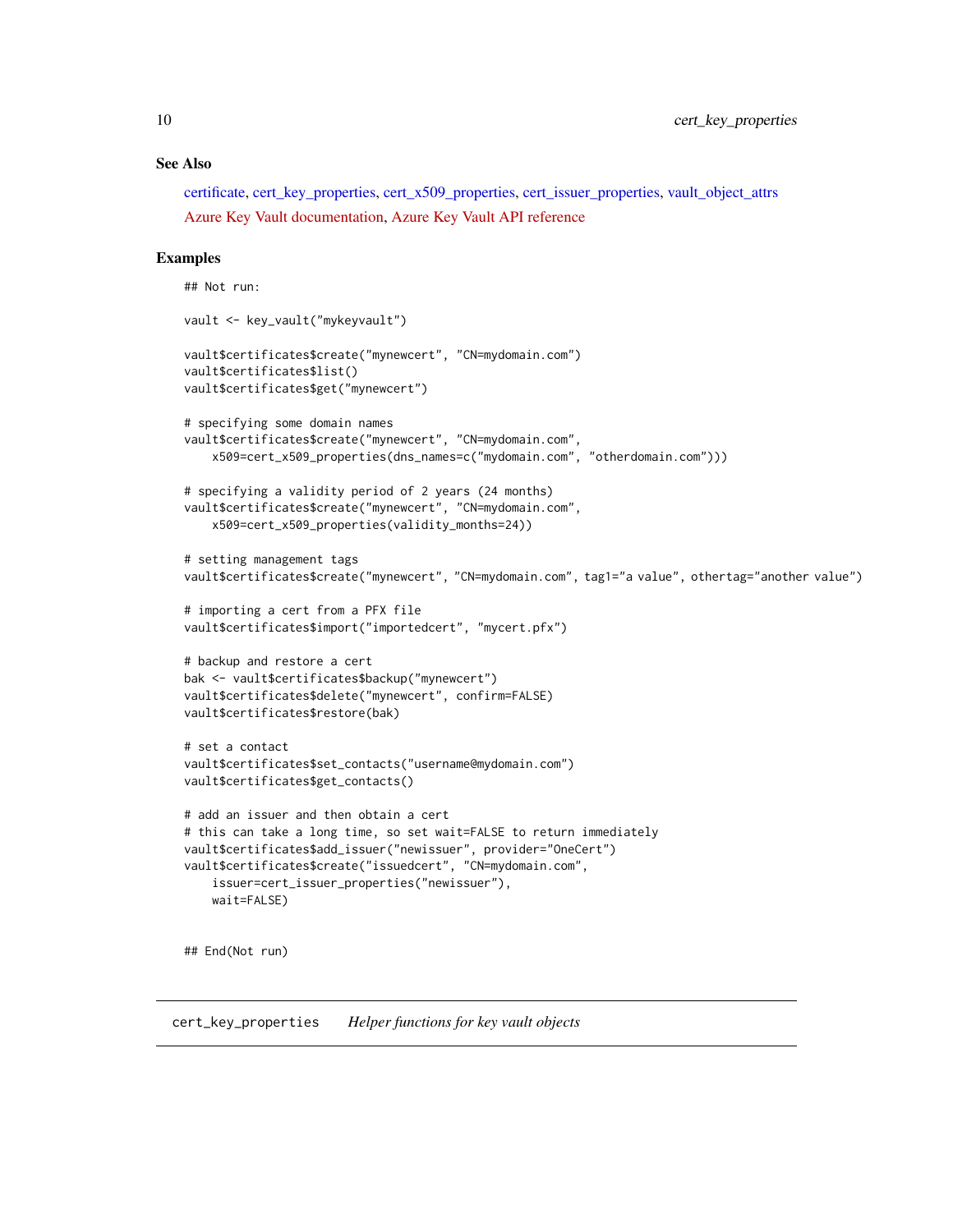```
cert_key_properties 11
```
# Description

Helper functions for key vault objects

# Usage

```
cert_key_properties(
  type = c("RSA", "EC"),
 hardware = FALSE,
 ec_curve = NULL,
  rsa_key_size = NULL,
 key_exportable = TRUE,
 reuse_key = FALSE
)
cert_x509_properties(
  dns_names = character(),
  emails = character(),
 upns = character(),
 key_usages = c("digitalSignature", "keyEncipherment"),
 enhanced_key_usages = c("1.3.6.1.5.5.7.3.1", "1.3.6.1.5.5.7.3.2"),
  validity_months = NULL
)
cert_issuer_properties(issuer = "self", cert_type = NULL, transparent = NULL)
cert_expiry_action(remaining = 0.1, action = c("AutoRenew", "EmailContacts"))
vault_object_attrs(
  enabled = TRUE,
  expiry_date = NULL,
 activation_date = NULL,
  recovery_level = NULL
\lambda
```
# Arguments

| type                    | For cert_key_properties, the type of key to create: RSA or elliptic curve<br>(EC). Note that for keys backing a certificate, only RSA is allowed. |
|-------------------------|---------------------------------------------------------------------------------------------------------------------------------------------------|
| hardware                | For cert_key_properties, whether to use a hardware key or software key. The<br>former requires a premium key vault.                               |
| ec_curve                | For an EC key, the type of elliptic curve.                                                                                                        |
| rsa_key_size            | For an RSA key, the key size, either 2048, 3072 or 4096.                                                                                          |
|                         | key_exportable For a key used in a certificate, whether it should be exportable.                                                                  |
| reuse_key               | For a key used in a certificate, whether it should be reused when renewing the<br>certificate.                                                    |
| dns_names, emails, upns |                                                                                                                                                   |
|                         | For cert_x509_properties, the possible subject alternative names (SANs) for<br>a certificate. These should be character vectors                   |

a certificate. These should be character vectors.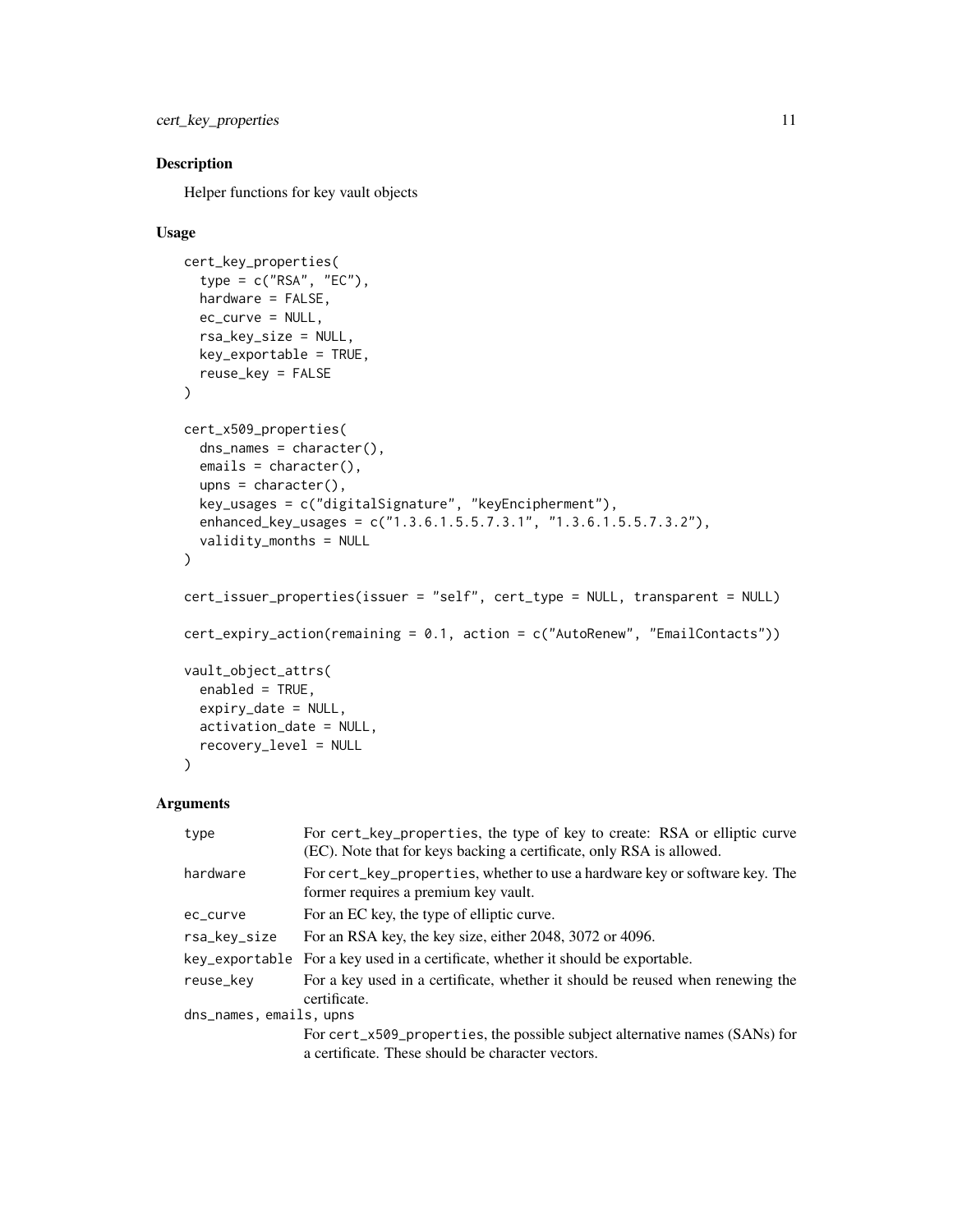<span id="page-11-0"></span>

| key_usages                   | For cert_x509_properties, a character vector of key usages.                                                                                                                                                                                                                         |
|------------------------------|-------------------------------------------------------------------------------------------------------------------------------------------------------------------------------------------------------------------------------------------------------------------------------------|
| enhanced_key_usages          |                                                                                                                                                                                                                                                                                     |
|                              | For cert_x509_properties, a character vector of enhanced key usages (EKUs).                                                                                                                                                                                                         |
| validity_months              |                                                                                                                                                                                                                                                                                     |
|                              | For cert_x509_properties, the number of months the certificate should be<br>valid for.                                                                                                                                                                                              |
| issuer                       | For cert_issuer_properties, the name of the issuer. Defaults to "self" for a<br>self-signed certificate.                                                                                                                                                                            |
| cert_type                    | For cert_issuer_properties, the type of certificate to issue, eg "OV-SSL",<br>"DV-SSL" or "EV-SSL".                                                                                                                                                                                 |
| transparent                  | For cert_issuer_properties, whether the certificate should be transparent.                                                                                                                                                                                                          |
| remaining                    | For cert_expiry_action, The remaining certificate lifetime at which to take<br>action. If this is a number between $0$ and $1$ , it is interpreted as the percentage<br>of life remaining; otherwise, the number of days remaining. To disable expiry<br>actions, set this to NULL. |
| action                       | For cert_expiry_action, what action to take when a certificate is about to<br>expire. Can be either "AutoRenew" or "EmailContacts". Ignored if remaining<br>$== NULL$ .                                                                                                             |
| enabled                      | For vault_object_attrs, whether this stored object (key, secret, certificate,<br>storage account) is enabled.                                                                                                                                                                       |
| expiry_date, activation_date |                                                                                                                                                                                                                                                                                     |
|                              | For vault_object_attrs, the optional expiry date and activation date of the<br>stored object. Can be any R object that can be coerced to POSIXct format.                                                                                                                            |
|                              | recovery_level For vault_object_attrs, the recovery level for the stored object.                                                                                                                                                                                                    |

## Details

These are convenience functions for specifying the properties of objects stored in a key vault. They return lists of fields to pass to the REST API.

<span id="page-11-1"></span>create\_key\_vault *Create Azure key vault*

# Description

Method for the [AzureRMR::az\\_resource\\_group](#page-0-0) class.

# Usage

```
create_key_vault(name, location = self$location, initial_access = default_access(),
                 sku = "Standard", \ldots, wait = TRUE)
```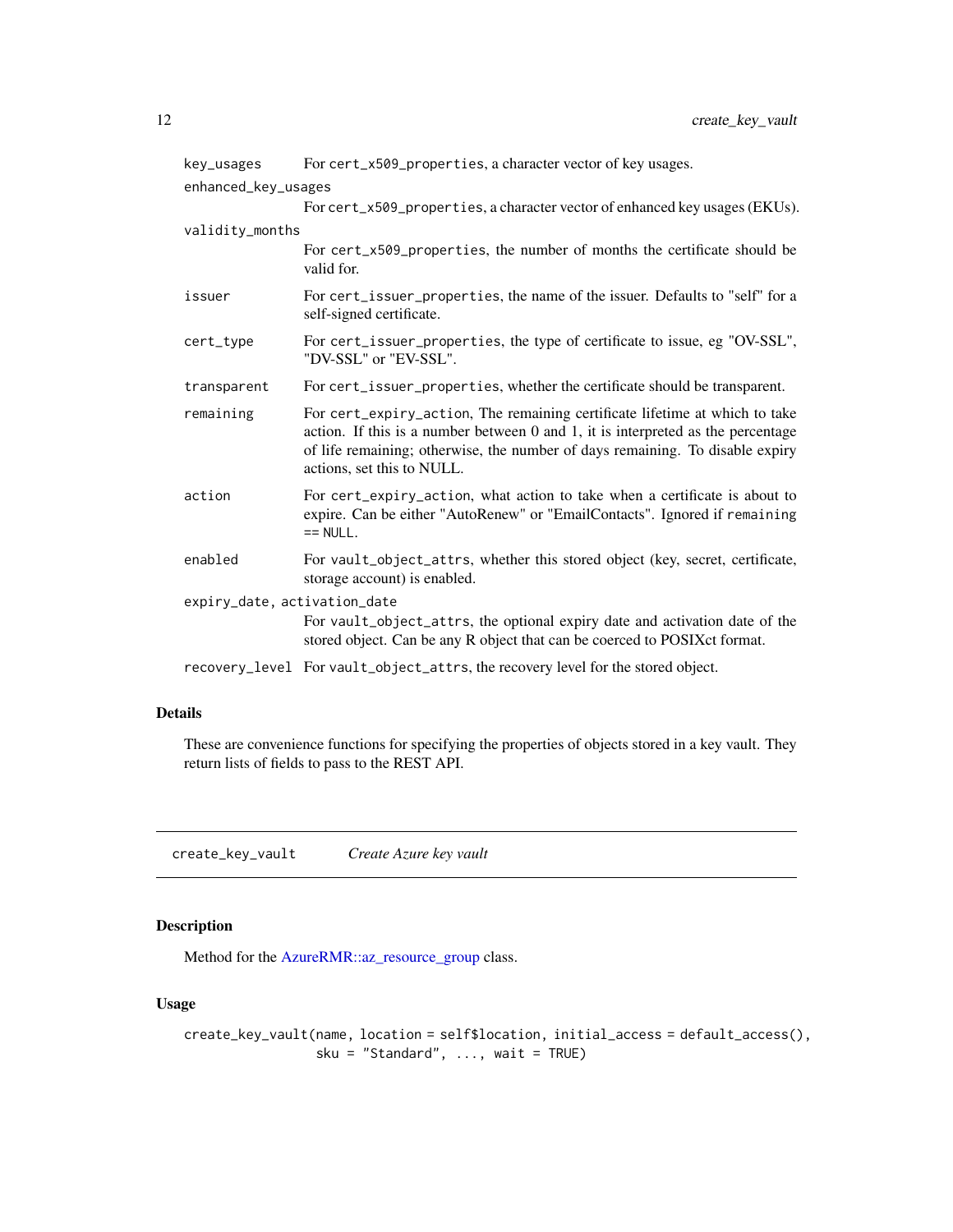# <span id="page-12-0"></span>Arguments

- name: The name of the key vault.
- location: The location/region in which to create the account. Defaults to the resource group location.
- initial\_access: The user or service principals that will have access to the vault. This should be a list of objects of type [vault\_access\_policy], created by the function of the same name. The default is to grant access to the logged-in user or service principal of the current Resource Manager client.
- sku: The sku for the vault. Set this to "Premium" to enable the use of hardware security modules (HSMs).
- allow\_vm\_access: Whether to allow Azure virtual machines to retrieve certificates from the vault.
- allow\_arm\_access: Whether to allow Azure Resource Manager to retrieve secrets from the vault for template deployment purposes.
- allow\_disk\_encryption\_access: Whether to allow Azure Disk Encryption to retrieve secrets and keys from the vault.
- soft\_delete: Whether soft-deletion should be enabled for this vault. Soft-deletion is a feature which protects both the vault itself and its contents from accidental/malicious deletion; see below.
- purge\_protection: Whether purge protection is enabled. If this is TRUE and soft-deletion is enabled for the vault, manual purges are not allowed. Has no effect if soft\_delete=FALSE.
- ...: Other named arguments to pass to the [az\\_key\\_vault](#page-2-1) initialization function.
- wait: Whether to wait for the resource creation to complete before returning.

# Details

This method deploys a new key vault resource, with parameters given by the arguments. A key vault is a secure facility for storing and managing encryption keys, certificates, storage account keys, and generic secrets.

A new key vault will have access granted to the user or service principal used to sign in to the Azure Resource Manager client. To manage access policies after creation, use the add\_principal, list\_principals and remove\_principal methods of the key vault object.

Key Vault's soft delete feature allows recovery of the deleted vaults and vault objects, known as soft-delete. Specifically, it addresses the following scenarios:

- Support for recoverable deletion of a key vault
- Support for recoverable deletion of key vault objects (keys, secrets, certificates)

With this feature, the delete operation on a key vault or key vault object is a soft-delete, effectively holding the resources for a given retention period (90 days), while giving the appearance that the object is deleted. The service further provides a mechanism for recovering the deleted object, essentially undoing the deletion.

Soft-deleted vaults can be purged (permanently removed) by calling the purge\_key\_vault method for the resource group or subscription classes. The purge protection optional feature provides an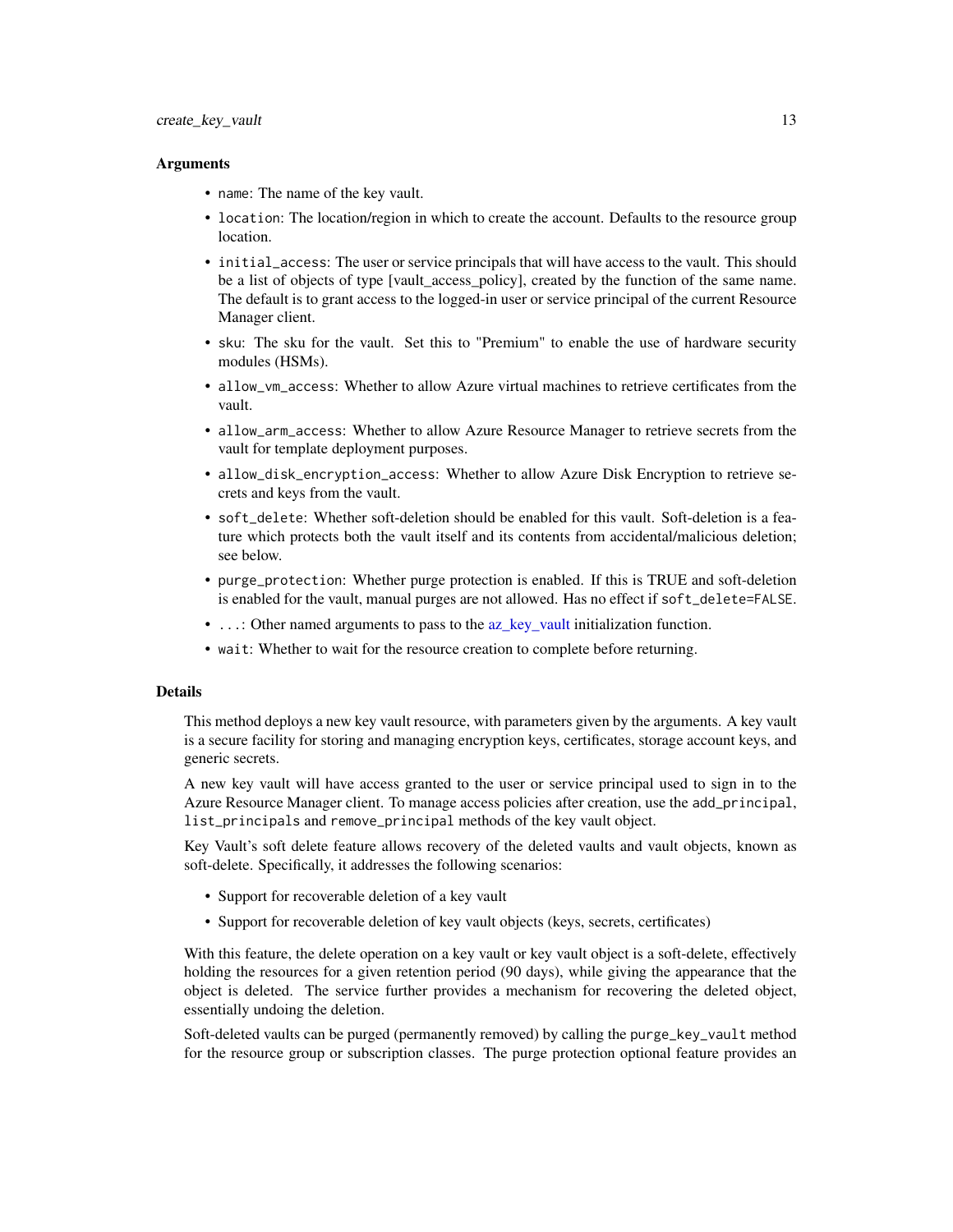additional layer of protection by forbidding manual purges; when this is on, a vault or an object in deleted state cannot be purged until the retention period of 90 days has passed.

To see what soft-deleted key vaults exist, call the list\_deleted\_key\_vaults method. To recover a soft-deleted key vault, call the create\_key\_vault method from the vault's original resource group, with the vault name. To purge (permanently delete) it, call the purge\_key\_vault method.

#### Value

An object of class az\_key\_vault representing the created key vault.

#### See Also

[get\\_key\\_vault,](#page-15-1) [delete\\_key\\_vault,](#page-13-1) [purge\\_key\\_vault,](#page-22-1) [az\\_key\\_vault,](#page-2-1) [vault\\_access\\_policy](#page-29-1) [Azure Key Vault documentation,](https://docs.microsoft.com/en-us/azure/key-vault/) [Azure Key Vault API reference](https://docs.microsoft.com/en-us/rest/api/keyvault)

# Examples

## Not run:

```
rg <- AzureRMR::get_azure_login()$
    get_subscription("subscription_id")$
   get_resource_group("rgname")
# create a new key vault
rg$create_key_vault("mykeyvault")
# create a new key vault, and grant access to a service principal
gr <- AzureGraph::get_graph_login()
svc <- gr$get_service_principal("app_id")
rg$create_key_vault("mykeyvault",
    initial_access=list(vault_access_policy(svc, tenant=NULL)))
```
## End(Not run)

<span id="page-13-1"></span>delete\_key\_vault *Delete an Azure Key Vault*

#### **Description**

Method for the [AzureRMR::az\\_resource\\_group](#page-0-0) class.

# Details

Deleting a key vault that has soft-deletion enabled does not permanently remove it. Instead the resource is held for a given retention period (90 days), during which it can be recovered, essentially undoing the deletion.

To see what soft-deleted key vaults exist, call the list\_deleted\_key\_vaults method. To recover a soft-deleted key vault, call the create\_key\_vault method from the vault's original resource group, with the vault name. To purge (permanently delete) it, call the purge\_key\_vault method.

<span id="page-13-0"></span>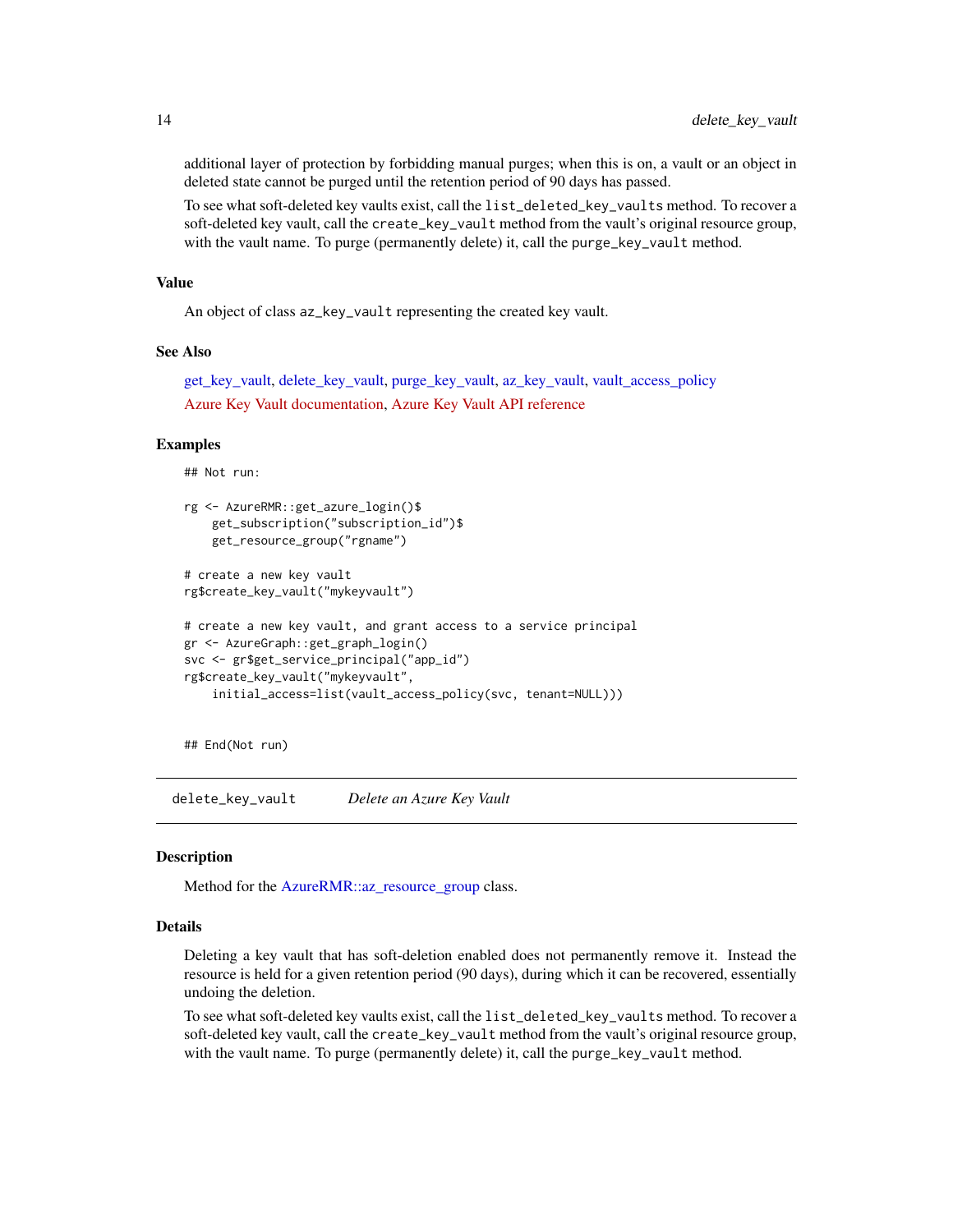#### <span id="page-14-0"></span>Usage

```
delete_key_vault(name, confirm=TRUE, wait=FALSE, purge=FALSE)
```
#### Arguments

- name: The name of the key vault.
- confirm: Whether to ask for confirmation before deleting.
- wait: Whether to wait until the deletion is complete. Note that purge=TRUE will set wait=TRUE as well.
- purge: For a vault with the soft-deletion feature enabled, whether to purge it as well (hard delete). Has no effect if the vault does not have soft-deletion enabled.

# Value

NULL on successful deletion.

# See Also

[create\\_key\\_vault,](#page-11-1) [get\\_key\\_vault,](#page-15-1) [purge\\_key\\_vault,](#page-22-1) [list\\_deleted\\_key\\_vaults,](#page-22-2) [az\\_key\\_vault,](#page-2-1)

[Azure Key Vault documentation,](https://docs.microsoft.com/en-us/azure/key-vault/) [Azure Key Vault API reference](https://docs.microsoft.com/en-us/rest/api/keyvault)

# Examples

## Not run:

```
rg <- AzureRMR::get_azure_login()$
    get_subscription("subscription_id")$
   get_resource_group("rgname")
```
# assuming the vault has soft-delete enabled rg\$delete\_key\_vault("mykeyvault", purge=FALSE)

```
# recovering a soft-deleted key vault
rg$create_key_vault("mykeyvault")
```

```
# deleting it for good
rg$delete_key_vault("mykeyvault", purge=FALSE)
```
## End(Not run)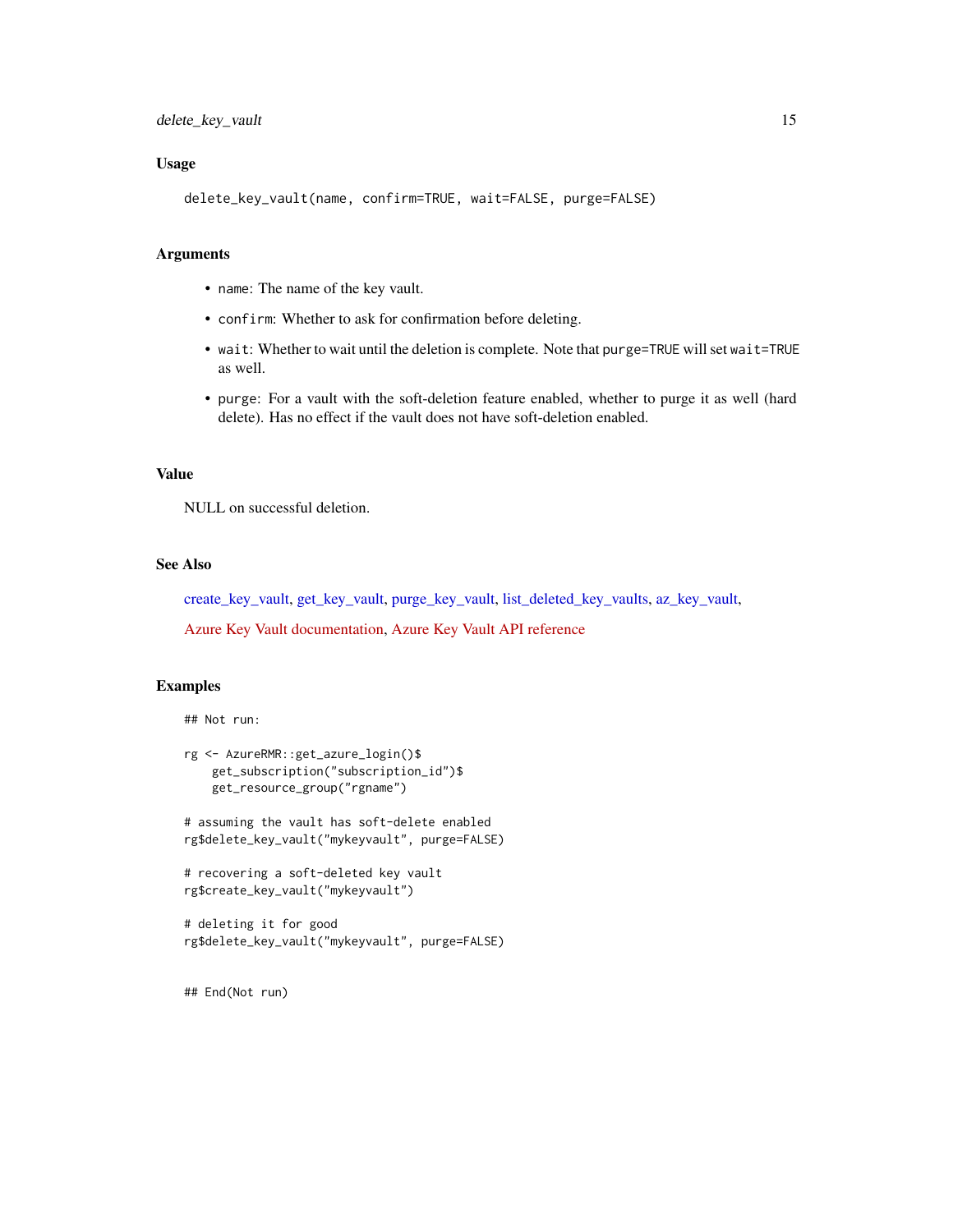<span id="page-15-1"></span><span id="page-15-0"></span>

# Description

Methods for the [AzureRMR::az\\_resource\\_group](#page-0-0) class.

# Usage

get\_key\_vault(name) list\_key\_vaults()

#### Arguments

• name: For get\_key\_vault(), the name of the key vault.

# Value

For get\_key\_vault(), an object of class az\_key\_vault representing the vault.

For list\_key\_vaults(), a list of such objects.

# See Also

[create\\_key\\_vault,](#page-11-1) [delete\\_key\\_vault,](#page-13-1) [az\\_key\\_vault](#page-2-1)

[Azure Key Vault documentation,](https://docs.microsoft.com/en-us/azure/key-vault/) [Azure Key Vault API reference](https://docs.microsoft.com/en-us/rest/api/keyvault)

# Examples

```
## Not run:
```

```
rg <- AzureRMR::get_azure_login()$
   get_subscription("subscription_id")$
   get_resource_group("rgname")
```

```
rg$list_key_vaults()
```

```
rg$get_key_vault("mykeyvault")
```
## End(Not run)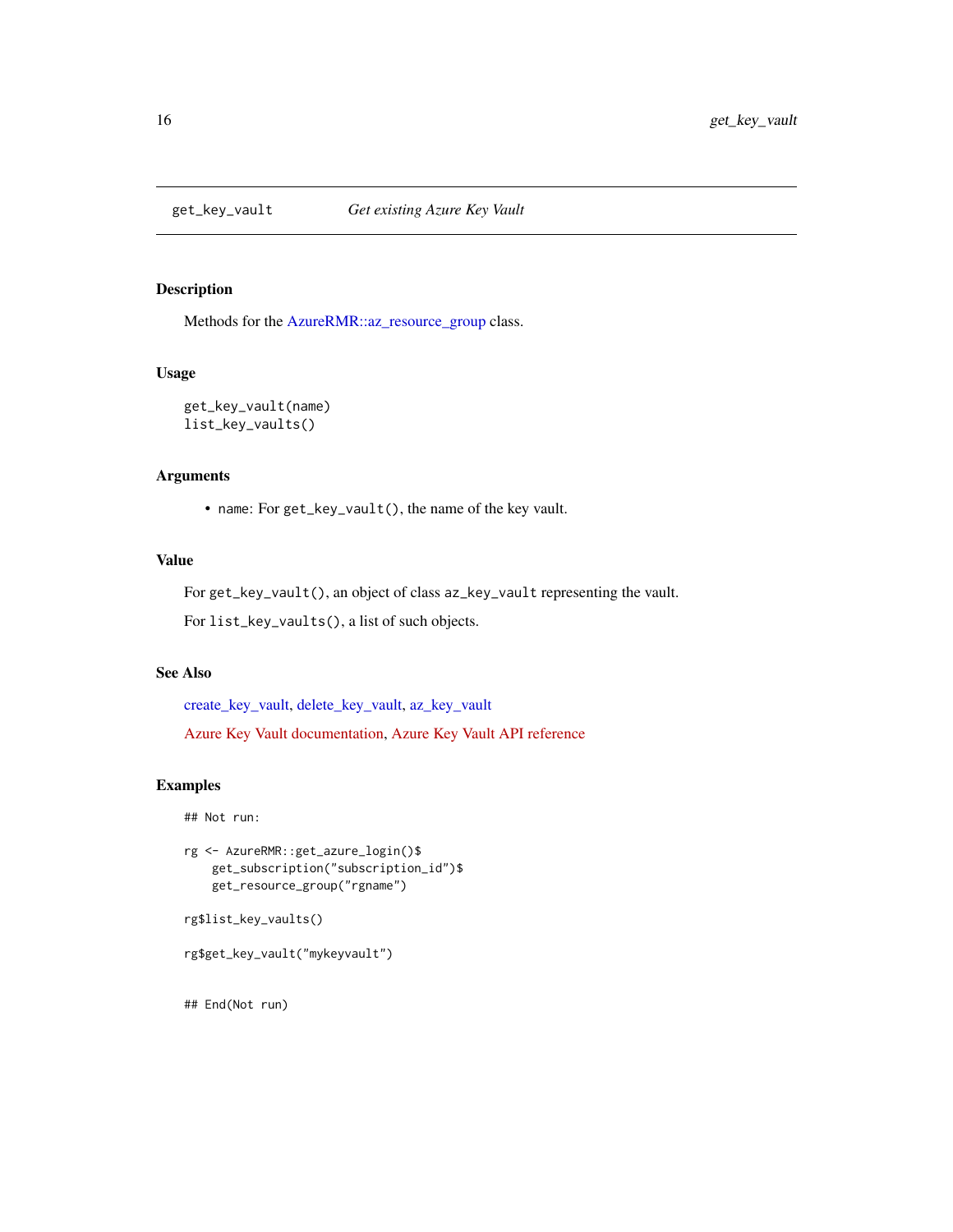#### <span id="page-16-1"></span><span id="page-16-0"></span>Description

This class represents an encryption key stored in a vault. It provides methods for carrying out operations, including encryption and decryption, signing and verification, and wrapping and unwrapping.

#### Fields

This class provides the following fields:

- key: The key details as a parsed JSON web key (JWK).
- managed: Whether this key's lifetime is managed by Key Vault. TRUE if the key backs a certificate.

# Methods

This class provides the following methods:

```
encrypt(plaintext, algorithm=c("RSA-OAEP", "RSA-OAEP-256", "RSA1_5"))
decrypt(ciphertext, algorithm=c("RSA-OAEP", "RSA-OAEP-256", "RSA1_5"), as_raw=TRUE)
sign(digest,
    algorithm=c("RS256", "RS384", "RS512", "PS256", "PS384", "PS512",
                 "ES256", "ES256K", "ES384", "ES512"))
verify(signature, digest,
      algorithm=c("RS256", "RS384", "RS512", "PS256", "PS384", "PS512",
                   "ES256", "ES256K", "ES384", "ES512"))
wrap(value, algorithm=c("RSA-OAEP", "RSA-OAEP-256", "RSA1_5"))
unwrap(value, algorithm=c("RSA-OAEP", "RSA-OAEP-256", "RSA1_5"), as_raw=TRUE)
update_attributes(attributes=vault_object_attrs(), ...)
list_versions()
set_version(version=NULL)
delete(confirm=TRUE)
```
#### Arguments

- plaintext: For encrypt, the plaintext to encrypt.
- ciphertext: For decrypt, the ciphertext to decrypt.
- digest: For sign, a generated hash to sign. For verify, the digest to verify for authenticity.
- signature: For verify, a signature to verify for authenticity.
- value: For wrap, a symmetric key to be wrapped; for unwrap, the value to be unwrapped to obtain the symmetric key.
- as\_raw: For decrypt and unwrap, whether to return a character vector or a raw vector (the default).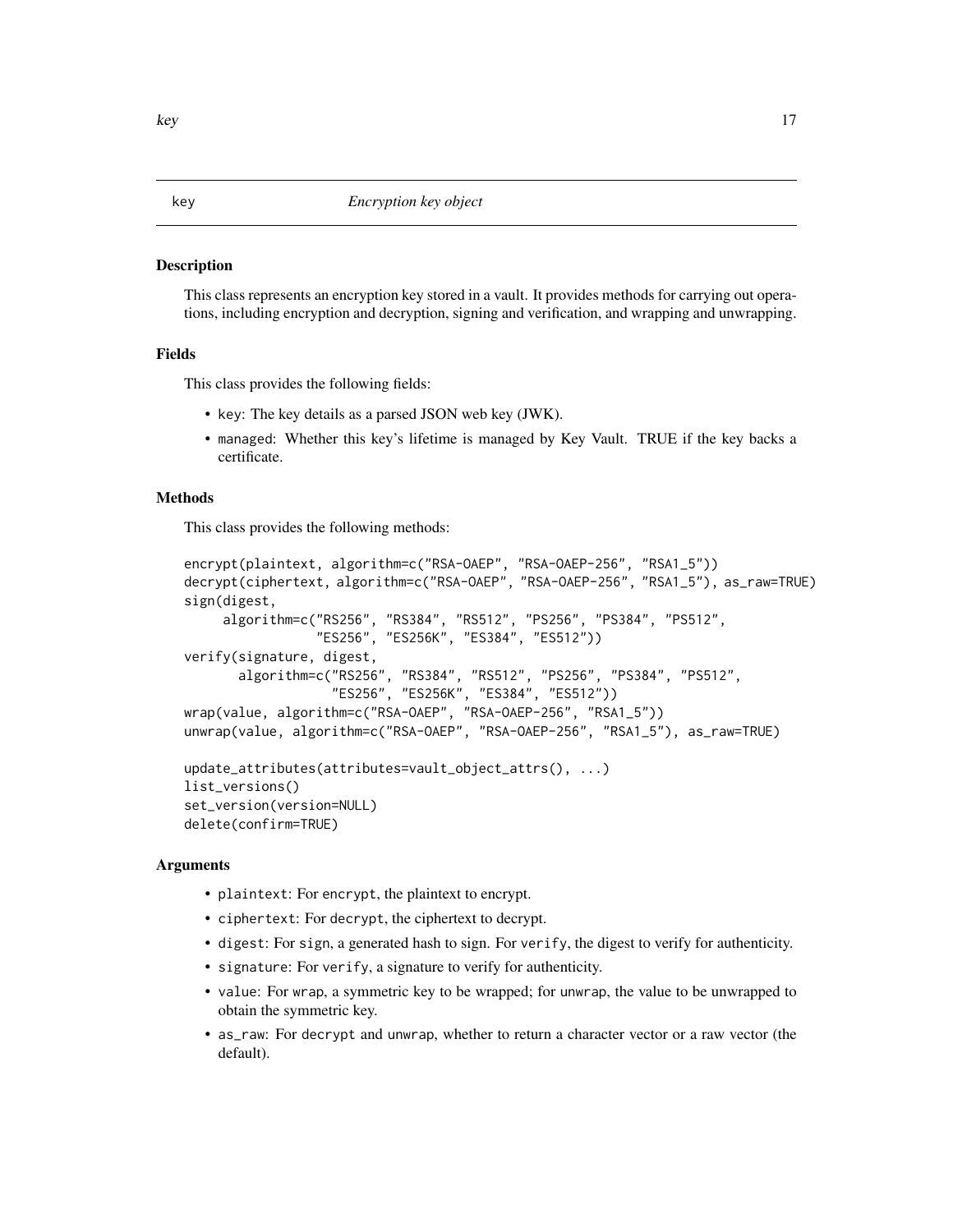- <span id="page-17-0"></span>• algorithm: The algorithm to use for each operation. Note that the algorithm must be compatible with the key type, eg RSA keys cannot use ECDSA for signing or verifying.
- attributes: For update\_attributes, the new attributes for the object, such as the expiry date and activation date. A convenient way to provide this is via the [vault\\_object\\_attrs](#page-9-1) helper function.
- ...: For update\_attributes, additional key-specific properties to update. See [keys.](#page-18-1)
- version: For set\_version, the version ID or NULL for the current version.
- confirm: For delete, whether to ask for confirmation before deleting the key.

#### Details

The operations supported by a key will be those given by the key\_ops argument when the key was created. By default, a newly created RSA key supports all the operations listed above: encrypt/decrypt, sign/verify, and wrap/unwrap. An EC key only supports the sign and verify operations.

A key can have multiple *versions*, which are automatically generated when a key is created with the same name as an existing key. By default, the most recent (current) version is used for key operations; use list\_versions and set\_version to change the version.

#### Value

For the key operations, a raw vector (for decrypt and unwrap, if as\_raw=TRUE) or character vector.

For list\_versions, a data frame containing details of each version.

For set\_version, the key object with the updated version.

#### See Also

# [keys](#page-18-1)

[Azure Key Vault documentation,](https://docs.microsoft.com/en-us/azure/key-vault/) [Azure Key Vault API reference](https://docs.microsoft.com/en-us/rest/api/keyvault)

#### Examples

```
## Not run:
vault <- key_vault("mykeyvault")
vault$keys$create("mynewkey")
# new version of an existing key
vault$keys$create("mynewkey", type="RSA", rsa_key_size=4096)
key <- vault$keys$get("mynewkey")
vers <- key$list_versions()
key$set_version(vers[2])
plaintext <- "some secret text"
ciphertext <- key$encrypt(plaintext)
decrypted <- key$decrypt(ciphertext, as_raw=FALSE)
```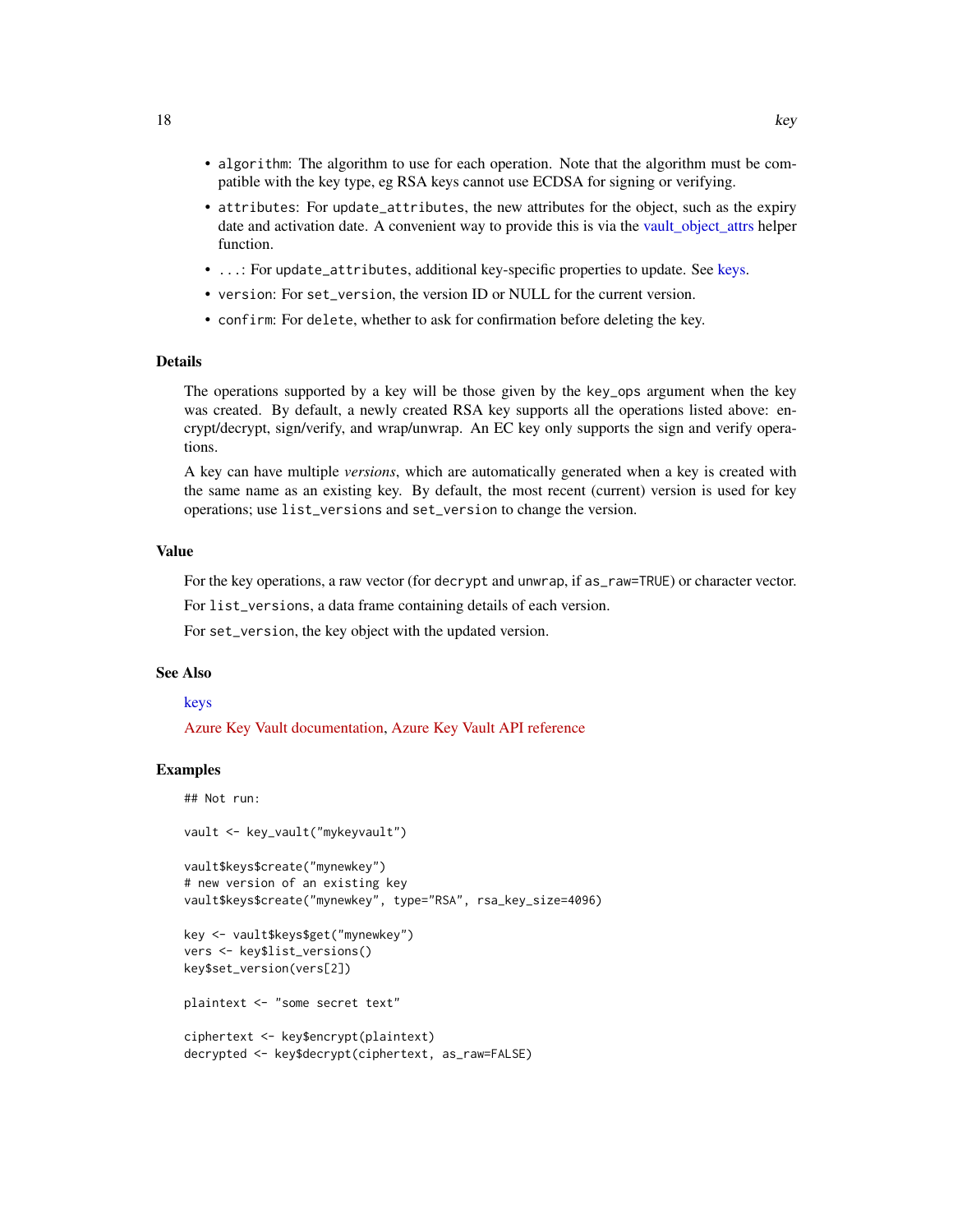```
decrypted == plaintext # TRUE
dig <- openssl::sha2(charToRaw(plaintext))
sig <- key$sign(dig)
key$verify(sig, dig) # TRUE
wraptext <- key$wrap(plaintext)
unwrap_text <- key$unwrap(wraptext, as_raw=FALSE)
plaintext == unwrap_test # TRUE
```
## End(Not run)

<span id="page-18-1"></span>

#### keys *Encryption keys in Key Vault*

#### Description

This class represents the collection of encryption keys stored in a vault. It provides methods for managing keys, including creating, importing and deleting keys, and doing backups and restores. For operations with a specific key, see [key.](#page-16-1)

# Methods

This class provides the following methods:

```
create(name, type=c("RSA", "EC"), hardware=FALSE,
       ec_curve=NULL, rsa_key_size=NULL, key_ops=NULL,
       attributes=vault_object_attrs(), ...)
import(name, key, hardware=FALSE,
       attributes=vault_object_attrs(), ...)
get(name)
delete(name, confirm=TRUE)
list(include_managed=FALSE)
backup(name)
restore(backup)
```
#### Arguments

- name: The name of the key.
- type: For create, the type of key to create: RSA or elliptic curve (EC). Note that for keys backing a certificate, only RSA is allowed.
- hardware: For create, Whether to use a hardware key or software key. The former requires a premium key vault.
- ec\_curve: For an EC key, the type of elliptic curve.
- rsa\_key\_size: For an RSA key, the key size, either 2048, 3072 or 4096.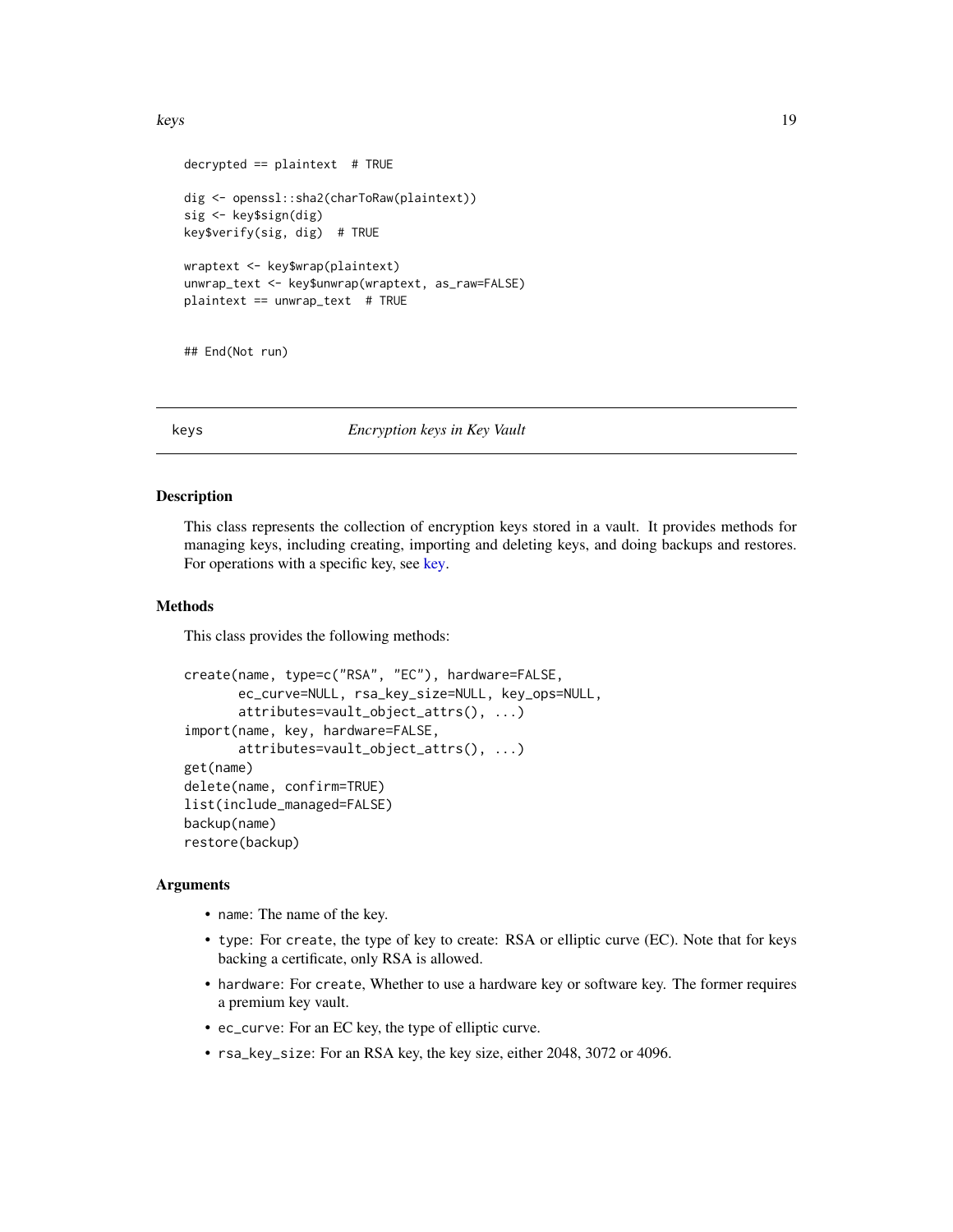- <span id="page-19-0"></span>• key\_ops: A character vector of operations that the key supports. The possible operations are "encrypt", "decrypt", "sign", "verify", "wrapkey" and "unwrapkey". See [key](#page-16-1) for more information.
- attributes: Optional attributes for the key, such as the expiry date and activation date. A convenient way to provide this is via the [vault\\_object\\_attrs](#page-9-1) helper function.
- key: For import, the key to import. This can be the name of a PEM file, a JSON web key (JWK) string, or a key object generated by the openssl package. See the examples below.
- hardware: For import, whether to import this key as a hardware key (HSM). Only supported for a premium key vault.
- ...: For create and import, other named arguments which will be treated as tags.
- include\_managed: For list, whether to include keys that were created by Key Vault to support a managed certificate.
- backup: For restore, a string representing the backup blob for a key.

#### Value

For get, create and import, an object of class stored\_key, representing the key itself. This has methods for carrying out the operations given by the key\_ops argument.

For list, a vector of key names.

For backup, a string representing the backup blob for a key. If the key has multiple versions, the blob will contain all versions.

# See Also

[key,](#page-16-1) [vault\\_object\\_attrs](#page-9-1)

[Azure Key Vault documentation,](https://docs.microsoft.com/en-us/azure/key-vault/) [Azure Key Vault API reference](https://docs.microsoft.com/en-us/rest/api/keyvault)

#### Examples

```
## Not run:
vault <- key_vault("mykeyvault")
vault$keys$create("mynewkey")
vault$keys$create("myRSAkey", type="RSA", rsa_key_size=4096)
vault$keys$create("myECkey", type="EC", ec_curve="P-384")
vault$keys$list()
vault$keys$get("mynewkey")
# specifying an expiry date
today <- Sys.date()
vault$keys$create("mynewkey", attributes=vault_object_attrs(expiry_date=today+365))
# setting management tags
vault$keys$create("mynewkey", tag1="a value", othertag="another value")
# importing a key from a PEM file
```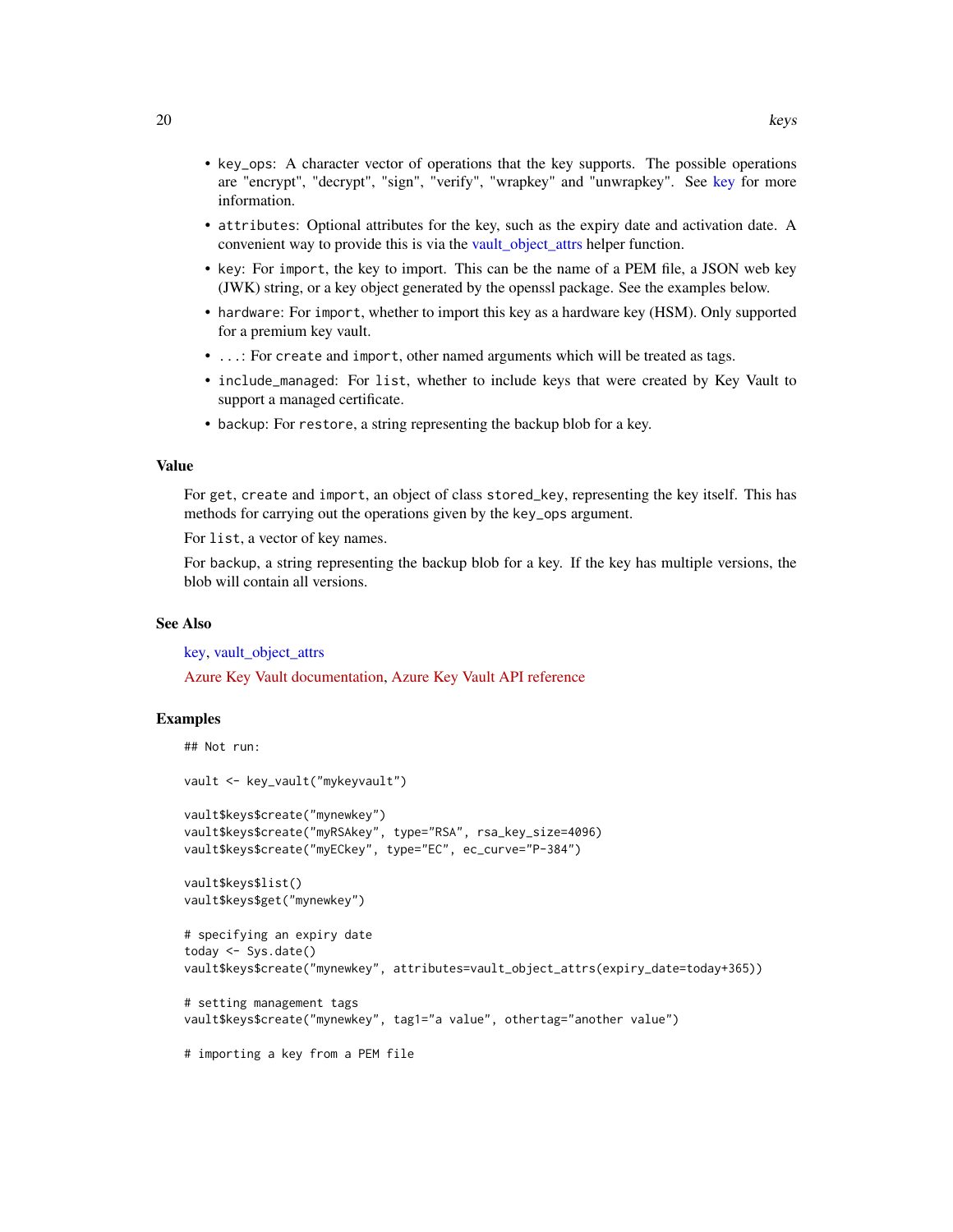#### <span id="page-20-0"></span>key\_vault 21

```
vault$keys$import("importedkey1", "myprivatekey.pem")
# importing a key generated by OpenSSL
vault$keys$import("importedkey2", openssl::rsa_keygen())
# importing a JWK (which is a JSON string)
key <- openssl::read_key("myprivatekey.pem")
jwk <- jose::write_jwk(key)
vault$keys$import("importedkey3", jwk)
# backup and restore a key
bak <- vault$keys$backup("mynewkey")
vault$keys$delete("mynewkey", confirm=FALSE)
vault$keys$restore(bak)
```
## End(Not run)

# <span id="page-20-1"></span>key\_vault *Azure Key Vault client*

# Description

Azure Key Vault client

# Usage

```
key_vault(
  url,
  tenant = "common",app = .az_cli_app_id,
  ...,
  domain = "vault.azure.net",
  as_managed_identity = FALSE,
  token = NULL
)
```
# Arguments

| ur1          | The location of the vault. This can be a full URL, or the vault name alone; in<br>the latter case, the domain argument is appended to obtain the URL. |
|--------------|-------------------------------------------------------------------------------------------------------------------------------------------------------|
| tenant, app, | Authentication arguments that will be passed to AzureAuth: : get_azure_token.<br>The default is to authenticate interactively.                        |
| $\ddots$     | Further arguments that will be passed to either get_azure_token or AzureAuth::get_managed_token,<br>depending on whether as_managed_identity is TRUE. |
| domain       | The domain of the vault; for the public Azure cloud, this is vault. azure. net.<br>Also the resource for OAuth authentication.                        |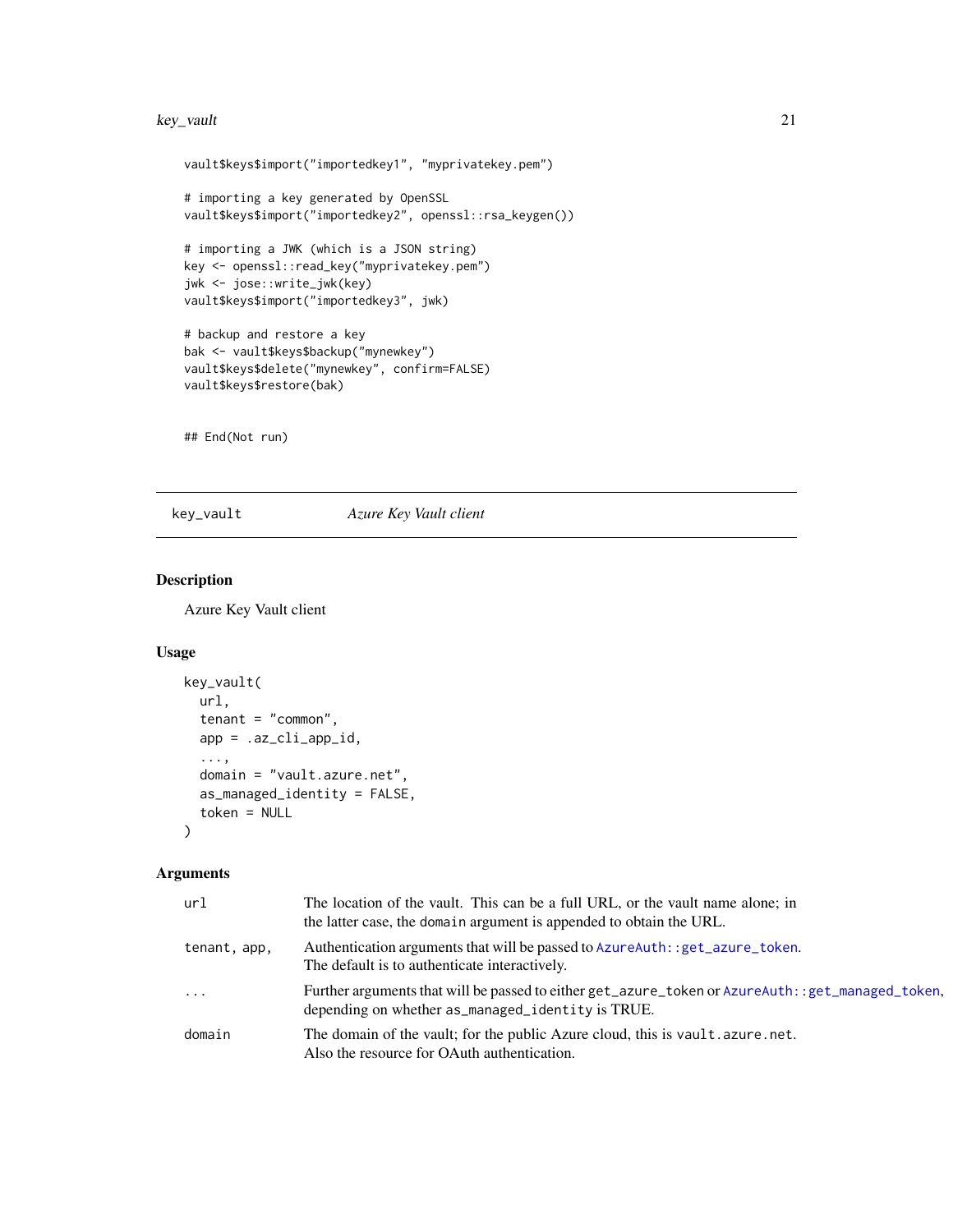| as_managed_identity |                                                                                                                                                                                                      |
|---------------------|------------------------------------------------------------------------------------------------------------------------------------------------------------------------------------------------------|
|                     | Whether to authenticate as a managed identity. Use this if your R session is<br>taking place inside an Azure VM or container that has a system- or user-assigned<br>managed identity assigned to it. |
| token               | An OAuth token obtained via get_azure_token or get_managed_token. If<br>provided, this overrides the other authentication arguments.                                                                 |

# **Details**

This function creates a new Key Vault client object. It includes the following component objects for working with data in the vault:

- keys: A sub-object for working with encryption keys stored in the vault. See [keys.](#page-18-1)
- secrets: A sub-object for working with secrets stored in the vault. See [secrets.](#page-23-1)
- certificates: A sub-object for working with certificates stored in the vault. See [certificates.](#page-7-1)
- storage: A sub-object for working with storage accounts managed by the vault. See [storage.](#page-28-1)

#### See Also

[keys](#page-18-1), [secrets](#page-23-1), [certificates](#page-7-1), [storage](#page-28-1) [Azure Key Vault documentation,](https://docs.microsoft.com/en-us/azure/key-vault/) [Azure Key Vault API reference](https://docs.microsoft.com/en-us/rest/api/keyvault)

#### Examples

## Not run:

```
key_vault("mykeyvault")
key_vault("https://mykeyvault.vault.azure.net")
```

```
# authenticating as a service principal
key_vault("mykeyvault", tenant="myaadtenant", app="app_id", password="password")
```

```
# authenticating with an existing token
token <- AzureAuth::get_azure_token("https://vault.azure.net", "myaadtenant",
                                    app="app_id", password="password")
```
key\_vault("mykeyvault", token=token)

```
# authenticating with a system-assigned managed identity
key_vault("mykeyvault", as_managed_identity=TRUE)
```

```
# authenticating with a user-assigned managed identity:
# - supply one of the identity's object ID, client ID or resource ID
key_vault("mykeyvault", as_managed_identity=TRUE,
    token_args=list(mi_res_id="/subscriptions/xxxx/resourceGroups/resgrpname/..."))
```
## End(Not run)

<span id="page-21-0"></span>as\_managed\_identity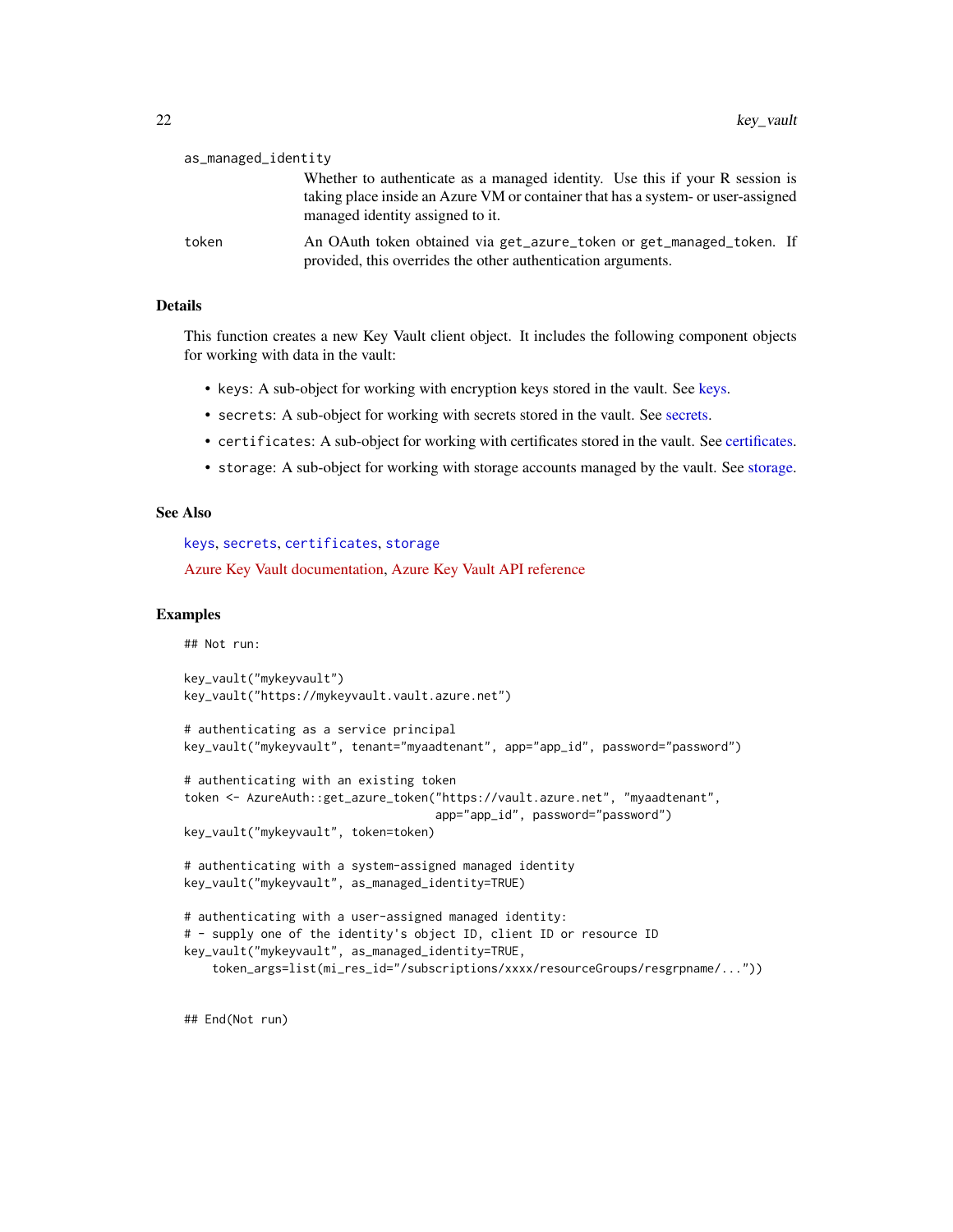<span id="page-22-2"></span><span id="page-22-0"></span>list\_deleted\_key\_vaults

*List soft-deleted Key Vaults*

# Description

Method for the [AzureRMR::az\\_subscription](#page-0-0) class.

#### Usage

```
list_deleted_key_vaults()
```
# Value

This method returns a data frame with the following columns:

- name: The name of the deleted key vault.
- location: The location (region) of the vault.
- deletion\_date: When the vault was soft-deleted.
- purge\_date: When the vault is scheduled to be purged (permanently deleted).
- protected: Whether the vault has purge protection enabled. If TRUE, manual attempts to purge it will fail.

# See Also

[create\\_key\\_vault,](#page-11-1) [get\\_key\\_vault,](#page-15-1) [delete\\_key\\_vault,](#page-13-1) [purge\\_key\\_vault,](#page-22-1) [az\\_key\\_vault,](#page-2-1) [Azure Key Vault documentation,](https://docs.microsoft.com/en-us/azure/key-vault/) [Azure Key Vault API reference](https://docs.microsoft.com/en-us/rest/api/keyvault)

<span id="page-22-1"></span>purge\_key\_vault *Purge a deleted Azure Key Vault*

# Description

Method for the [AzureRMR::az\\_subscription](#page-0-0) and [AzureRMR::az\\_resource\\_group](#page-0-0) classes.

# Details

This method permanently deletes a soft-deleted key vault. Note that it will fail if the vault has purge protection enabled.

#### Usage

```
purge_key_vault(name, location, confirm=TRUE)
```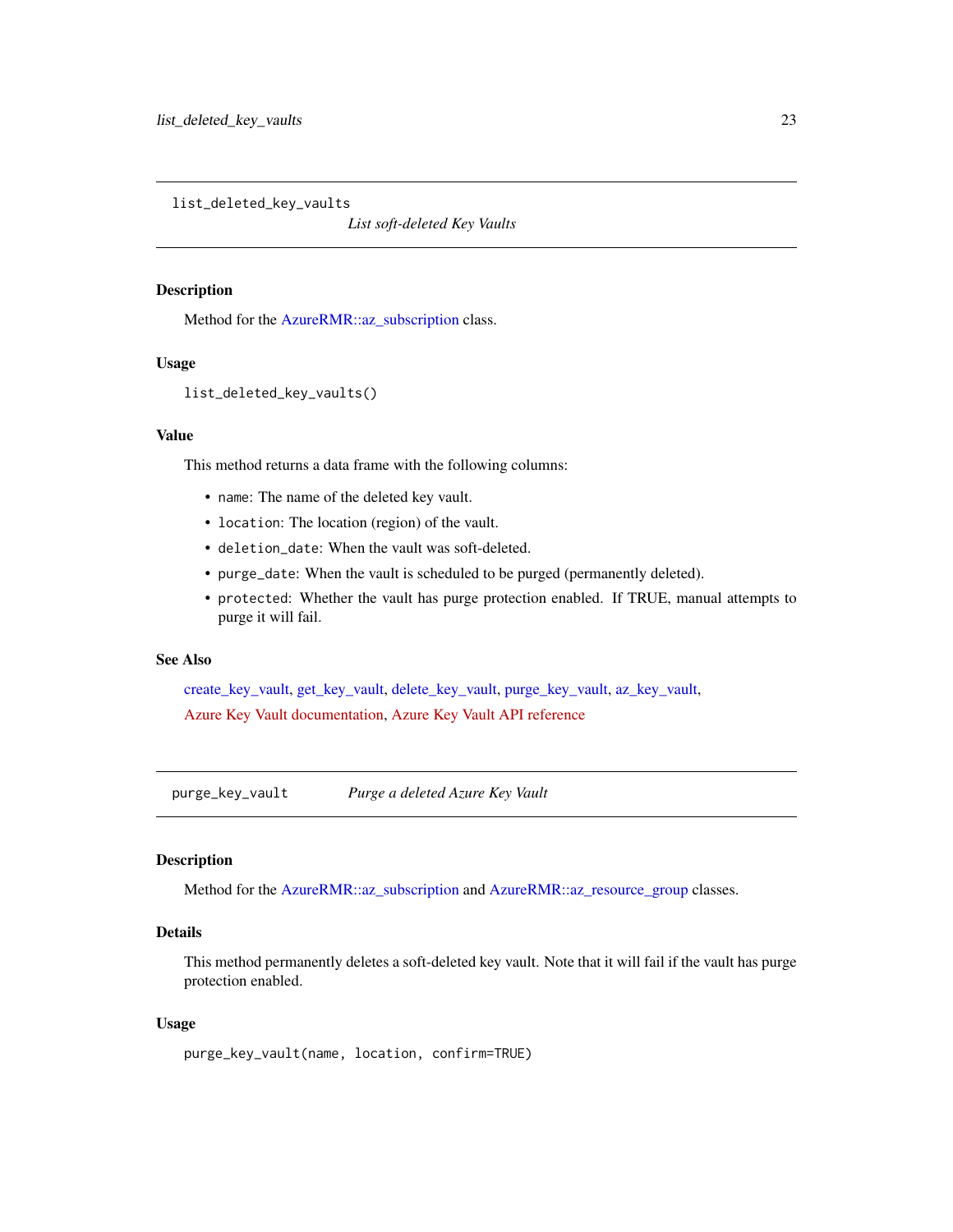#### <span id="page-23-0"></span>Arguments

- name,location: The name and location of the key vault.
- confirm: Whether to ask for confirmation before permanently deleting the vault.

#### Value

NULL on successful purging.

# See Also

[create\\_key\\_vault,](#page-11-1) [get\\_key\\_vault,](#page-15-1) [delete\\_key\\_vault,](#page-13-1) [list\\_deleted\\_key\\_vaults,](#page-22-2) [az\\_key\\_vault,](#page-2-1) [Azure Key Vault documentation,](https://docs.microsoft.com/en-us/azure/key-vault/) [Azure Key Vault API reference](https://docs.microsoft.com/en-us/rest/api/keyvault)

#### Examples

## Not run:

```
rg <- AzureRMR::get_azure_login()$
    get_subscription("subscription_id")$
   get_resource_group("rgname")
```

```
# assuming the vault has soft-delete enabled, and is in the same location as its RG
rg$delete_key_vault("mykeyvault")
rg$purge_key_vault("mykeyvault", rg$location)
```
## End(Not run)

<span id="page-23-1"></span>secrets *Stored secrets in Key Vault*

#### Description

This class represents the collection of secrets stored in a vault. It provides methods for managing secrets, including creating, importing and deleting secrets, and doing backups and restores.

#### Methods

This class provides the following methods:

```
create(name, value, content_type=NULL, attributes=vault_object_attrs(), ...)
get(name)
delete(name, confirm=TRUE)
list(include_managed=FALSE)
backup(name)
restore(backup)
```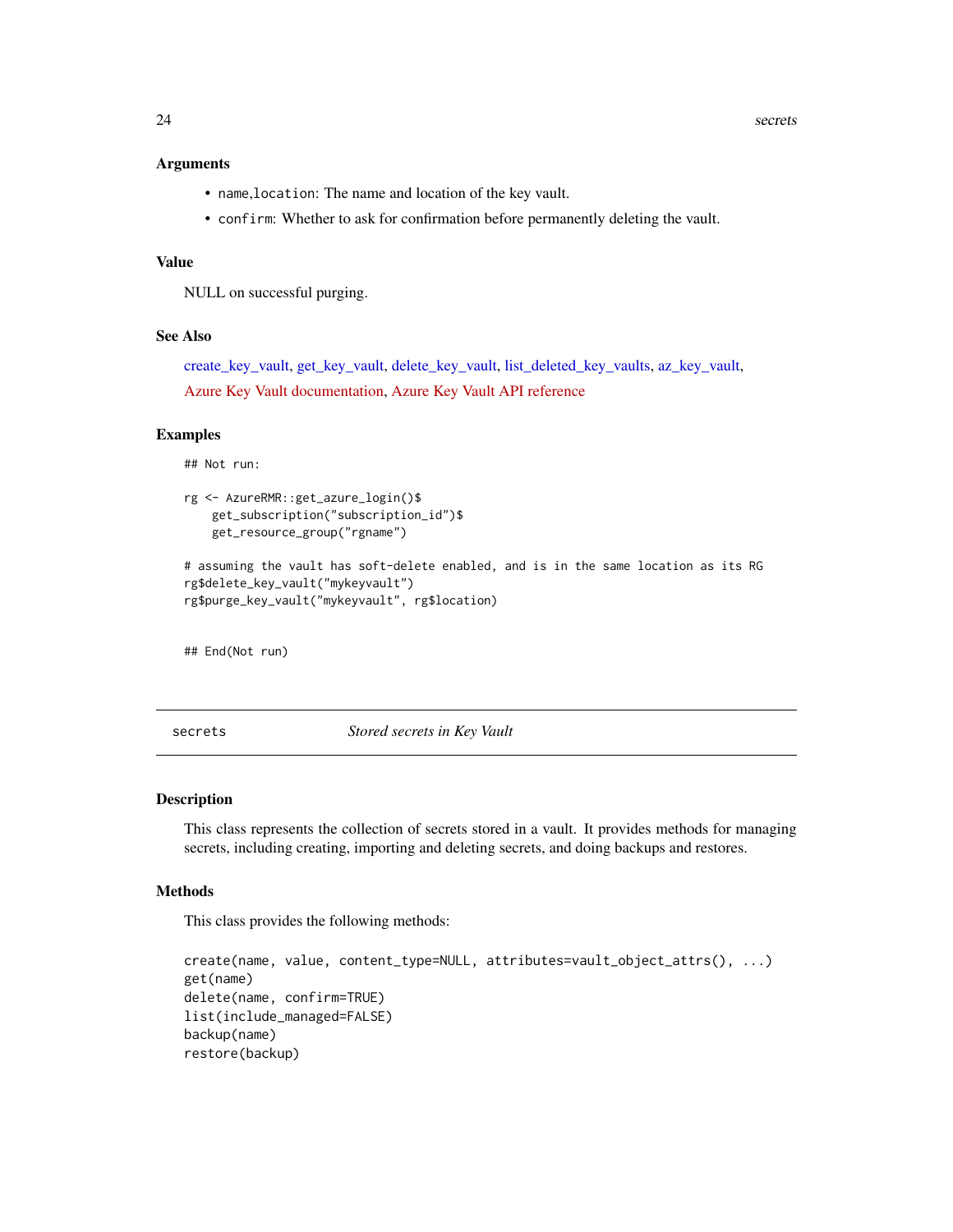#### <span id="page-24-0"></span>secrets 25

#### Arguments

- name: The name of the secret.
- value: For create, the secret to store. This should be a character string or a raw vector.
- content\_type: For create, an optional content type of the secret, such as "application/octetstream".
- attributes: Optional attributes for the secret, such as the expiry date and activation date. A convenient way to provide this is via the [vault\\_object\\_attrs](#page-9-1) helper function.
- ...: For create, other named arguments which will be treated as tags.
- include\_managed: For list, whether to include secrets that were created by Key Vault to support a managed certificate.
- backup: For restore, a string representing the backup blob for a secret.

#### Value

For get, and create, an object of class stored\_secret, representing the secret. The actual value of the secret is in the value field.

For list, a vector of secret names.

For backup, a string representing the backup blob for a secret. If the secret has multiple versions, the blob will contain all versions.

#### See Also

[vault\\_object\\_attrs](#page-9-1)

[Azure Key Vault documentation,](https://docs.microsoft.com/en-us/azure/key-vault/) [Azure Key Vault API reference](https://docs.microsoft.com/en-us/rest/api/keyvault)

#### Examples

```
## Not run:
vault <- key_vault("mykeyvault")
vault$secrets$create("mysecret", "secret string")
vault$secrets$list()
secret <- vault$secrets$get("mysecret")
secret$value # 'secret string'
# specifying an expiry date
today <- Sys.date()
vault$secrets$create("mysecret", attributes=vault_object_attrs(expiry_date=today+365))
# setting management tags
vault$secrets$create("mysecret", tag1="a value", othertag="another value")
```
## End(Not run)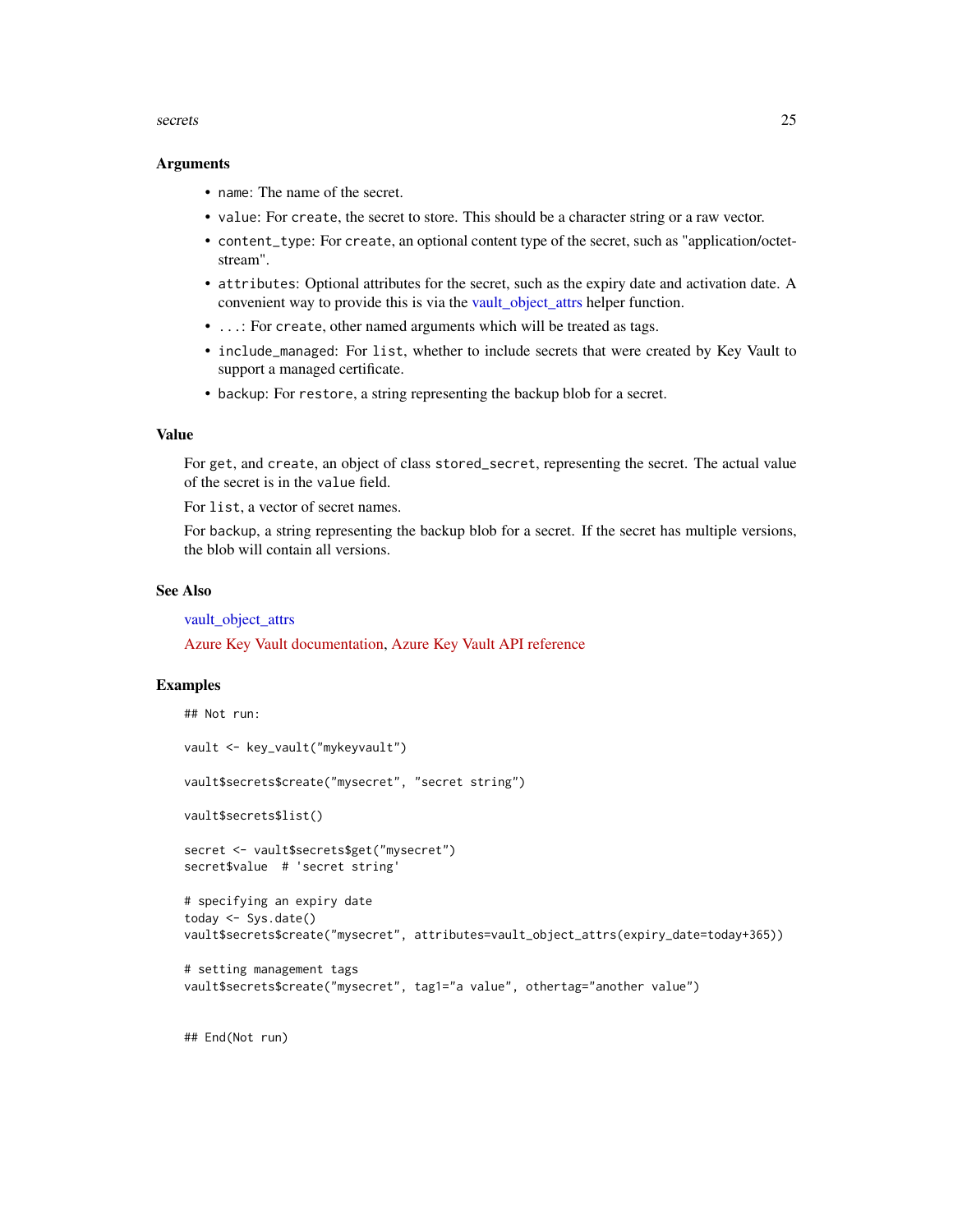<span id="page-25-1"></span><span id="page-25-0"></span>

#### **Description**

This class represents a storage account that Key Vault will manage access to. It provides methods for regenerating keys, and managing shared access signatures (SAS).

This class represents a secret stored in a vault.

#### Fields

This class provides the following fields:

- id: The internal vault ID of the storage account.
- resourceId: The Azure resource ID of the storage account.
- activeKeyName: The current active storage account key.
- autoRegenerateKey: Whether Key Vault will manage the storage account's key.
- regenerationPeriod: How often the account key is regenerated, in ISO 8601 format.

This class provides the following fields:

- value: The value of the secret.
- id: The ID of the secret.
- kid: If this secret backs a certificate, the ID of the corresponding key.
- managed: Whether this secret's lifetime is managed by Key Vault. TRUE if the secret backs a certificate.
- contentType: The content type of the secret.

#### Methods

This class provides the following methods:

```
regenerate_key(key_name)
create_sas_definition(sas_name, sas_template, validity_period, sas_type="account",
                      enabled=TRUE, recovery_level=NULL, ...)
delete_sas_definition(sas_name, confirm=TRUE)
get_sas_definition(sas_name)
list_sas_definitions()
show_sas(sas_name)
```

```
update_attributes(attributes=vault_object_attrs(), ...)
remove(confirm=TRUE)
```
This class provides the following methods:

```
update_attributes(attributes=vault_object_attrs(), ...)
list_versions()
set_version(version=NULL)
delete(confirm=TRUE)
```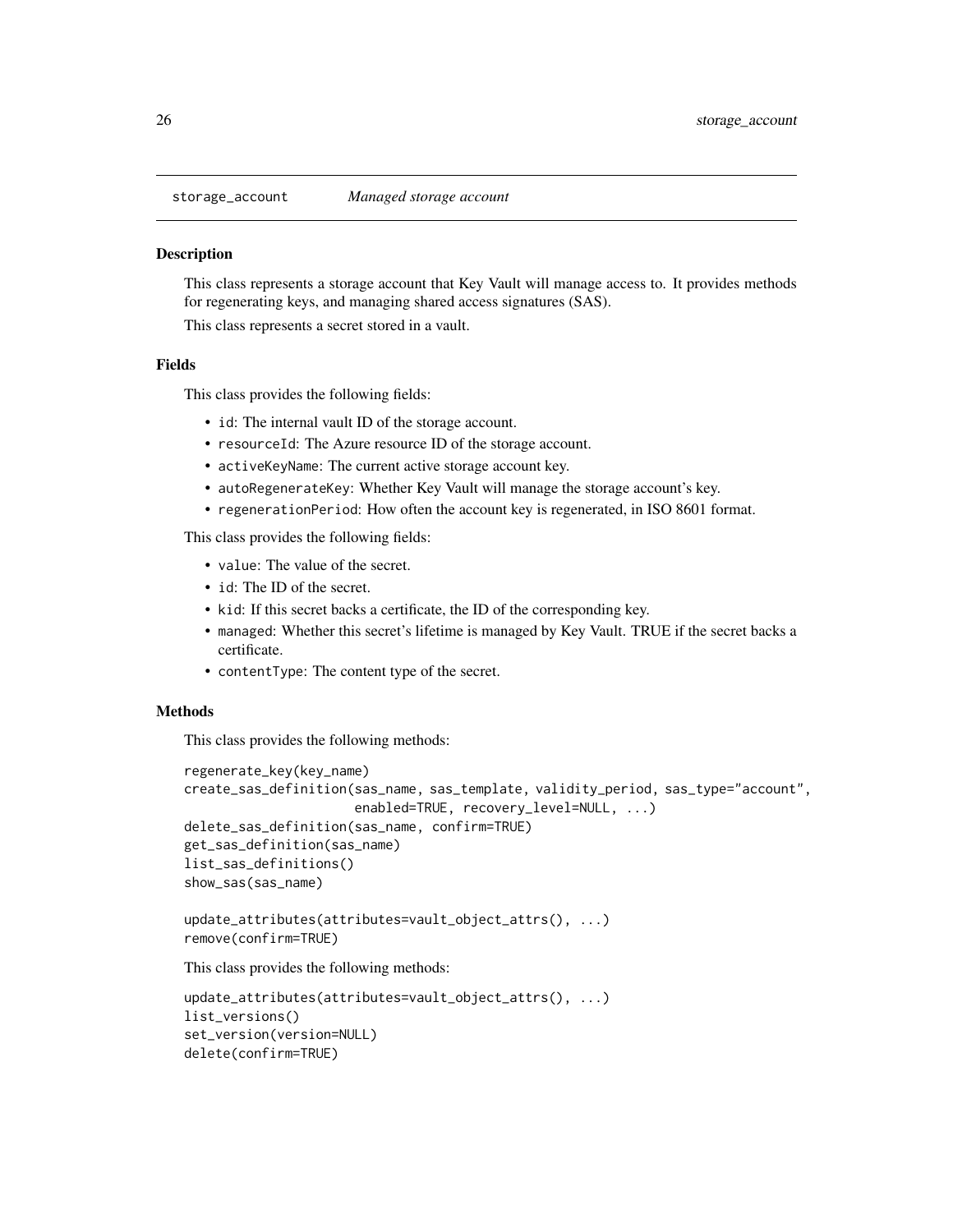#### <span id="page-26-0"></span>storage\_account 27

#### Arguments

- key\_name: For regenerate\_key, the name of the access key to regenerate.
- sas\_name: The name of a SAS definition.
- sas\_template: A string giving the details of the SAS to create. See 'Details' below.
- validity\_period: How long the SAS should be valid for.
- sas\_type: The type of SAS to generate, either "account" or "service".
- enabled: Whether the SAS definition. is enabled.
- recovery\_level: The recovery level of the SAS definition.
- ...: For create\_sas\_definition, other named arguments to use as tags for a SAS definition. For update\_attributes, additional account-specific properties to update. See [stor](#page-28-2)[age\\_accounts.](#page-28-2)
- attributes: For update\_attributes, the new attributes for the object, such as the expiry date and activation date. A convenient way to provide this is via the [vault\\_object\\_attrs](#page-9-1) helper function.
- confirm: For delete and delete\_sas\_definition, whether to ask for confirmation before deleting.
- attributes: For update\_attributes, the new attributes for the object, such as the expiry date and activation date. A convenient way to provide this is via the [vault\\_object\\_attrs](#page-9-1) helper function.
- ...: For update\_attributes, additional secret-specific properties to update. See [secrets.](#page-23-1)
- version: For set\_version, the version ID or NULL for the current version.
- confirm: For delete, whether to ask for confirmation before deleting the secret.

# Details

create\_sas\_definition creates a new SAS definition from a template. This can be created from the Azure Portal, via the Azure CLI, or in R via the AzureStor package (see examples). get\_sas\_definition returns a list representing the template definition; show\_sas returns the actual SAS.

regenerate\_key manually regenerates an access key. Note that if the vault is setup to regenerate keys automatically, you won't usually have to use this method.

Unlike the other objects stored in a key vault, storage accounts are not versioned.

A secret can have multiple *versions*, which are automatically generated when a secret is created with the same name as an existing secret. By default, the most recent (current) version is used for secret operations; use list\_versions and set\_version to change the version.

The value is stored as an object of S3 class "secret\_value", which has a print method that hides the value to guard against shoulder-surfing. Note that this will not stop a determined attacker; as a general rule, you should minimise assigning secrets or passing them around your R environment. If you want the raw string value itself, eg when passing it to jsonlite::toJSON or other functions which do not accept arbitrary object classes as inputs, use unclass to strip the class attribute first.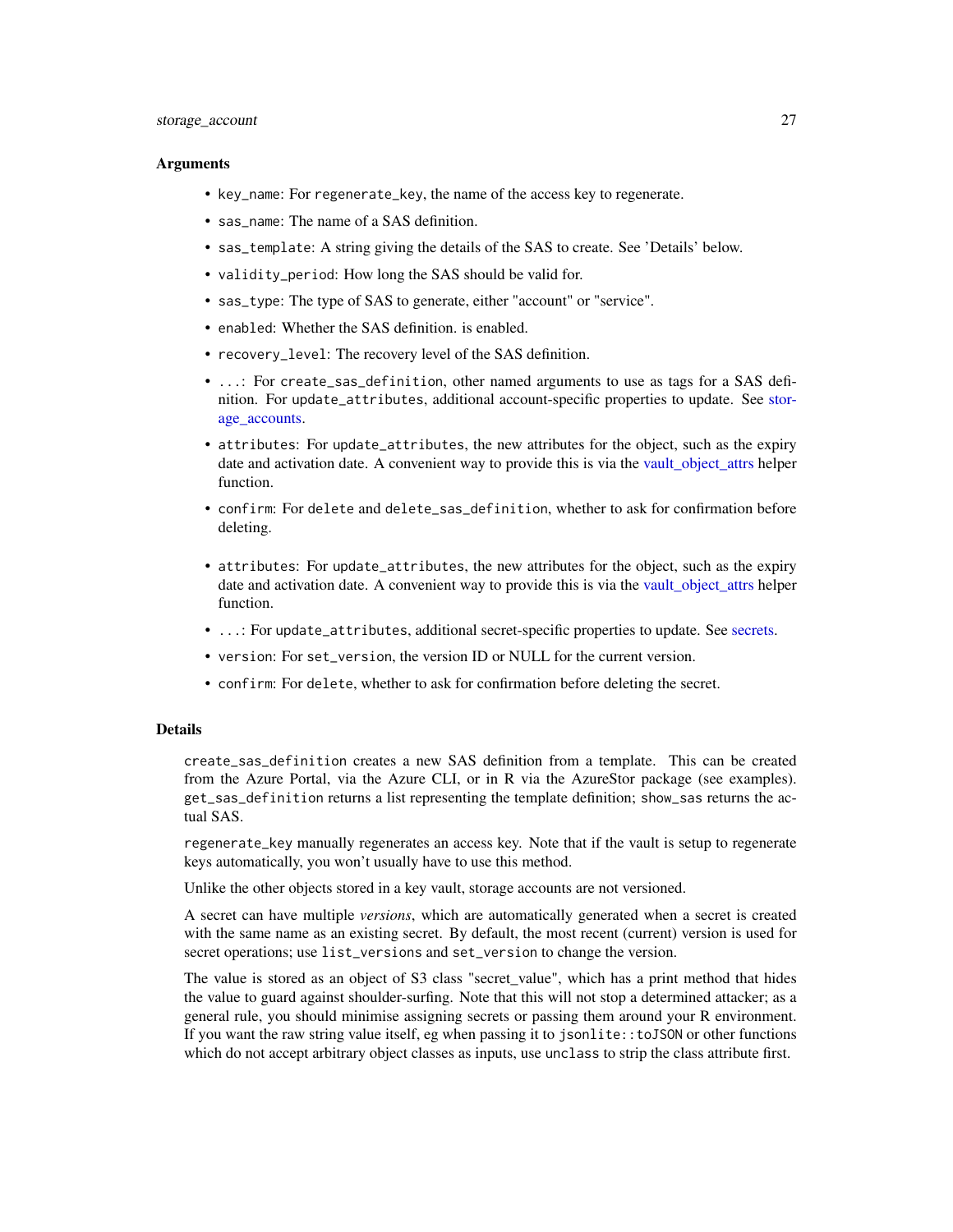# <span id="page-27-0"></span>Value

```
For create_sas_definition and get_sas_definition, a list representing the SAS definition.
For list_sas_definitions, a list of such lists.
```
For show\_sas, a string containing the SAS.

For list\_versions, a data frame containing details of each version.

For set\_version, the secret object with the updated version.

# See Also

[storage\\_accounts](#page-28-2)

[Azure Key Vault documentation,](https://docs.microsoft.com/en-us/azure/key-vault/) [Azure Key Vault API reference](https://docs.microsoft.com/en-us/rest/api/keyvault) [secrets](#page-23-1)

[Azure Key Vault documentation,](https://docs.microsoft.com/en-us/azure/key-vault/) [Azure Key Vault API reference](https://docs.microsoft.com/en-us/rest/api/keyvault)

#### Examples

```
## Not run:
vault <- key_vault("mykeyvault")
# get the storage account details
library(AzureStor)
res <- AzureRMR::get_azure_login()$
   get_subscription("sub_id")$
   get_resource_group("rgname")$
   get_storage_account("mystorageacct")
stor <- vault$storage$create("mystor", res, "key1")
# Creating a new SAS definition
today <- Sys.time()
sasdef <- res$get_account_sas(expiry=today + 7*24*60*60, services="b", permissions="rw")
stor$create_sas_definition("newsas", sasdef, validity_period="P15D")
stor$show_sas("newsas")
## End(Not run)
## Not run:
vault <- key_vault("mykeyvault")
vault$secrets$create("mynewsecret", "secret text")
# new version of an existing secret
vault$secrets$create("mynewsecret", "extra secret text"))
secret <- vault$secrets$get("mynewsecret")
vers <- secret$list_versions()
secret$set_version(vers[2])
```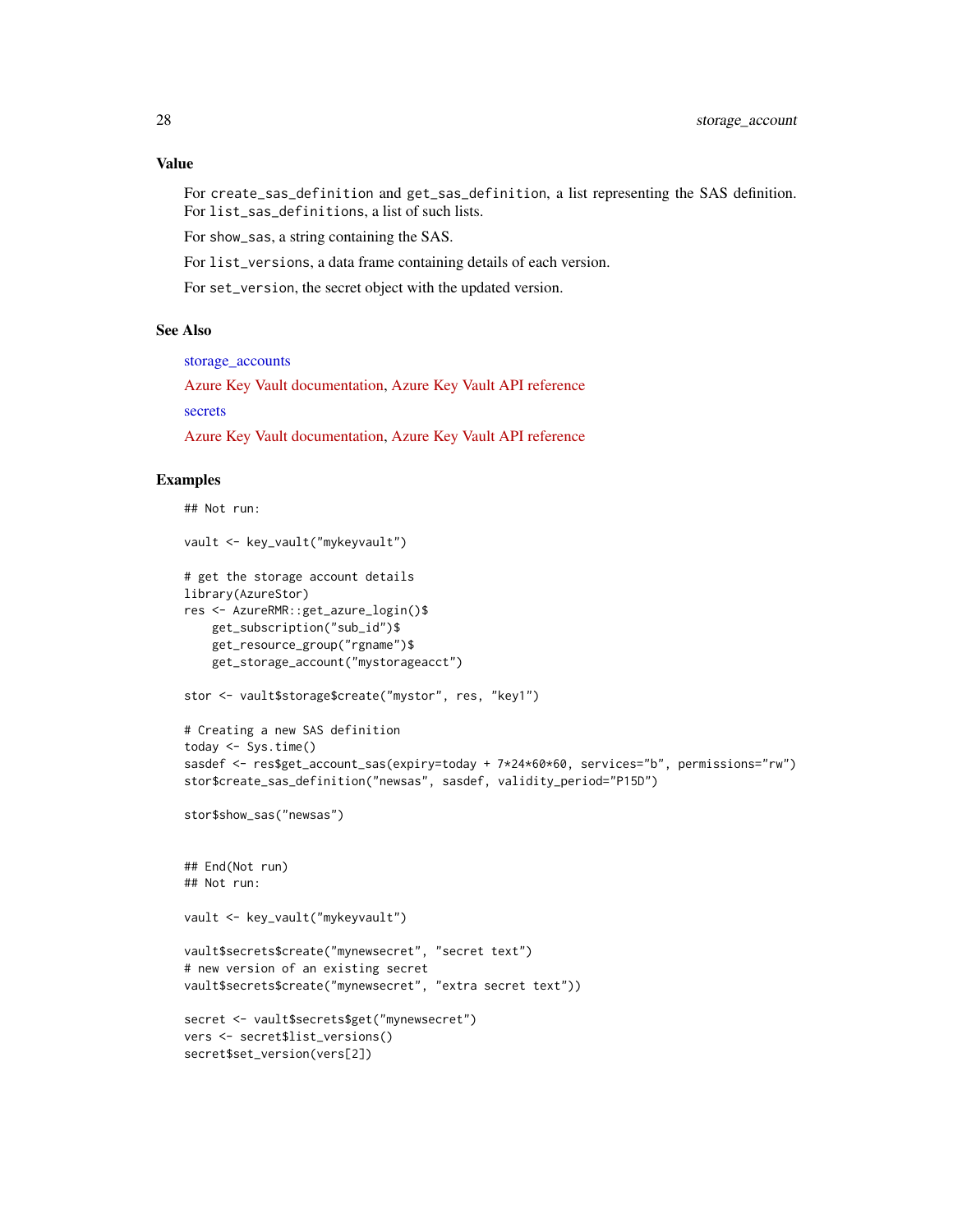```
# printing the value will not show the secret
secret$value # "<hidden>"
```

```
## End(Not run)
```
<span id="page-28-2"></span>storage\_accounts *Storage accounts in Key Vault*

#### <span id="page-28-1"></span>Description

This class represents the collection of storage accounts managed by a vault. It provides methods for adding and removing accounts, and doing backups and restores. For operations with a specific account, see [storage.](#page-28-1)

#### Methods

This class provides the following methods:

```
add(name, storage_account, key_name, regen_key=TRUE, regen_period=30,
   attributes=vault_object_attrs(), ...)
get(name)
remove(name, confirm=TRUE)
list()
backup(name)
restore(backup)
```
# Arguments

- name: A name by which to refer to the storage account.
- storage\_account: The Azure resource ID of the account. This can also be an object of class az\_resource or az\_storage, as provided by the AzureRMR or AzureStor packages respectively; in this case, the resource ID is obtained from the object.
- key\_name: The name of the storage access key that Key Vault will manage.
- regen\_key: Whether to automatically regenerate the access key at periodic intervals.
- regen\_period: How often to regenerate the access key. This can be a number, which will be interpreted as days; or as an ISO-8601 string denoting a duration, eg "P30D" (30 days).
- attributes: Optional attributes for the secret. A convenient way to provide this is via the [vault\\_object\\_attrs](#page-9-1) helper function.
- ...: For create and import, other named arguments which will be treated as tags.
- confirm: For remove, whether to ask for confirmation before removing the account.
- backup: For restore, a string representing the backup blob for a key.
- email: For set\_contacts, the email addresses of the contacts.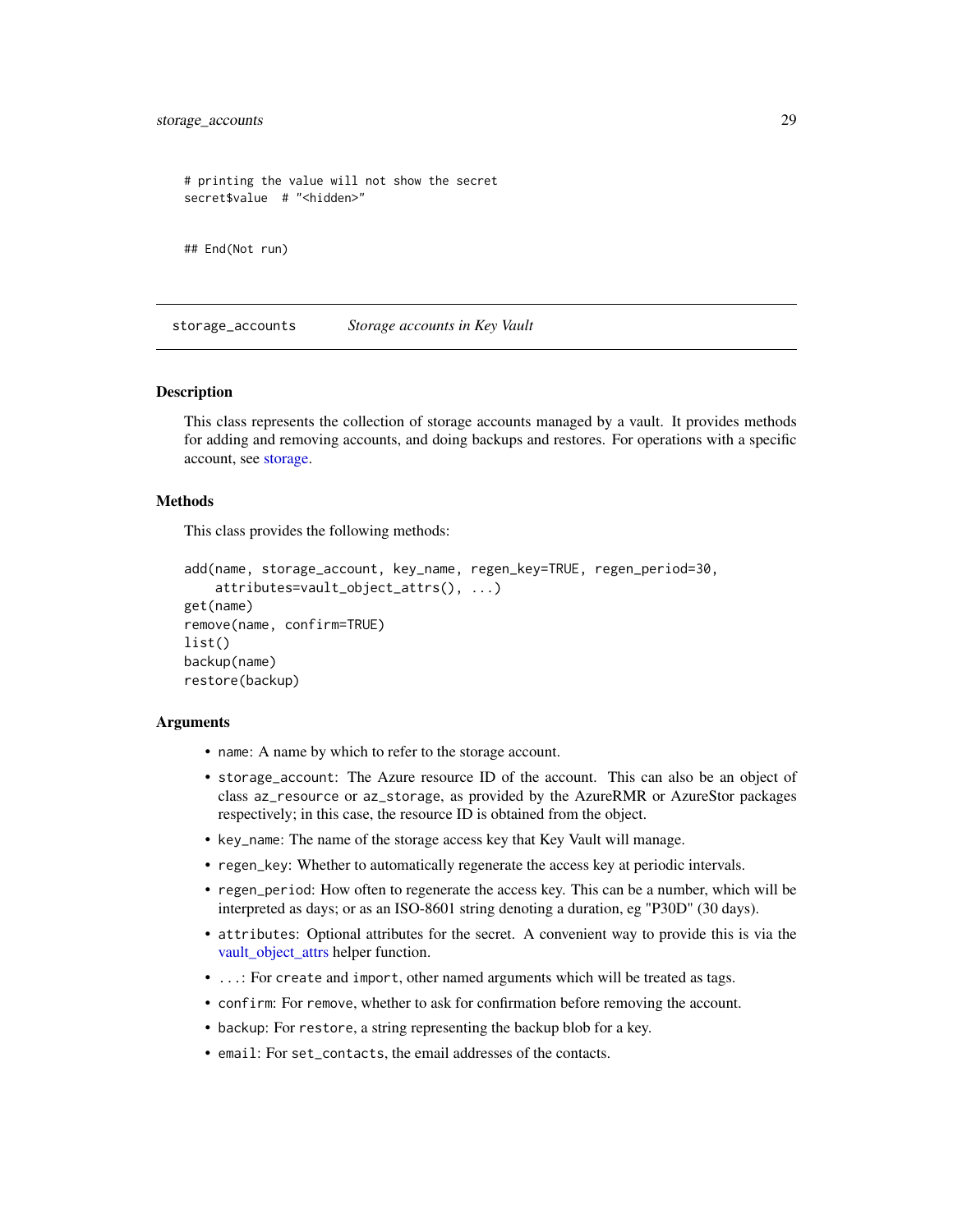# <span id="page-29-0"></span>Value

For get and add, an object of class stored\_account, representing the storage account itself.

For list, a vector of account names.

For backup, a string representing the backup blob for a storage account. If the account has multiple versions, the blob will contain all versions.

# See Also

[storage\\_account,](#page-25-1) [vault\\_object\\_attrs](#page-9-1)

[Azure Key Vault documentation,](https://docs.microsoft.com/en-us/azure/key-vault/) [Azure Key Vault API reference](https://docs.microsoft.com/en-us/rest/api/keyvault)

#### Examples

```
## Not run:
```

```
vault <- key_vault("mykeyvault")
# get the storage account details
library(AzureStor)
stor <- AzureRMR::get_azure_login()$
   get_subscription("sub_id")$
   get_resource_group("rgname")$
   get_storage_account("mystorageacct")
vault$storage$create("mystor", stor, "key1")
vault$storage$list()
vault$storage$get("mystor")
# specifying a regeneration period of 6 months
vault$storage$create("mystor", regen_period="P6M")
# setting management tags
vault$storage$create("mystor", tag1="a value", othertag="another value")
# backup and restore an account
bak <- vault$storage$backup("mystor")
vault$storage$delete("mystor", confirm=FALSE)
vault$storage$restore(bak)
```
## End(Not run)

<span id="page-29-1"></span>vault\_access\_policy *Specify a key vault access policy*

#### Description

Specify a key vault access policy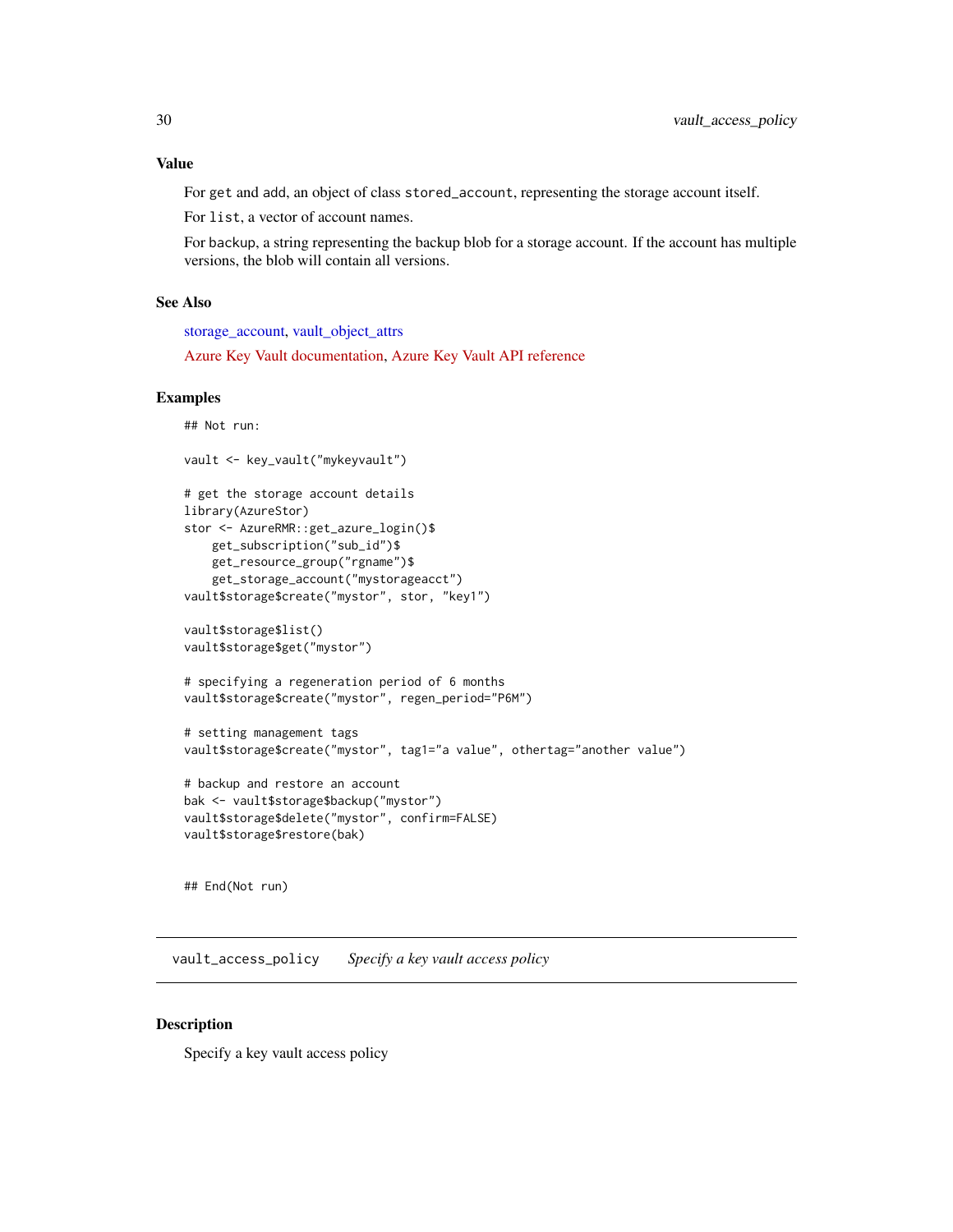<span id="page-30-0"></span>vault\_access\_policy 31

### Usage

```
vault_access_policy(
 principal,
  tenant = NULL,
  key_permissions = "all",
  secret_permissions = "all",
  certificate_permissions = "all",
  storage_permissions = "all"
\lambda
```
# **Arguments**

| principal               | The user or service principal for this access policy. Can be a GUID, or a user,<br>app or service principal object from the AzureGraph package. |
|-------------------------|-------------------------------------------------------------------------------------------------------------------------------------------------|
| tenant                  | The tenant of the principal.                                                                                                                    |
| key_permissions         |                                                                                                                                                 |
|                         | The permissions to grant for working with keys.                                                                                                 |
| secret_permissions      |                                                                                                                                                 |
|                         | The permissions to grant for working with secrets.                                                                                              |
| certificate_permissions |                                                                                                                                                 |
|                         | The permissions to grant for working with certificates.                                                                                         |
| storage_permissions     |                                                                                                                                                 |
|                         |                                                                                                                                                 |

The permissions to grant for working with storage accounts.

#### Details

Client access to a key vault is governed by its access policies, which are set on a per-principal basis. Each principal (user or service) can have different permissions granted, for keys, secrets, certificates, and storage accounts.

Here are the possible permissions. The permission "all" means to grant all permissions.

- Keys: "get", "list", "update", "create", "import", "delete", "recover", "backup", "restore", "decrypt", "encrypt", "unwrapkey", "wrapkey", "verify", "sign", "purge"
- Secrets: "get", "list", "set", "delete", "recover", "backup", "restore", "purge"
- Certificates: "get", "list", "update", "create", "import", "delete", "recover", "backup", "restore", "managecontacts", "manageissuers", "getissuers", "listissuers", "setissuers", "deleteissuers", "purge"
- Storage accounts: "get", "list", "update", "set", "delete", "recover", "backup", "restore", "regeneratekey", "getsas", "listsas", "setsas", "deletesas", "purge"

#### Value

An object of class vault\_access\_policy, suitable for creating a key vault resource.

# See Also

[create\\_key\\_vault,](#page-11-1) [az\\_key\\_vault](#page-2-1)

[Azure Key Vault documentation,](https://docs.microsoft.com/en-us/azure/key-vault/) [Azure Key Vault API reference](https://docs.microsoft.com/en-us/rest/api/keyvault)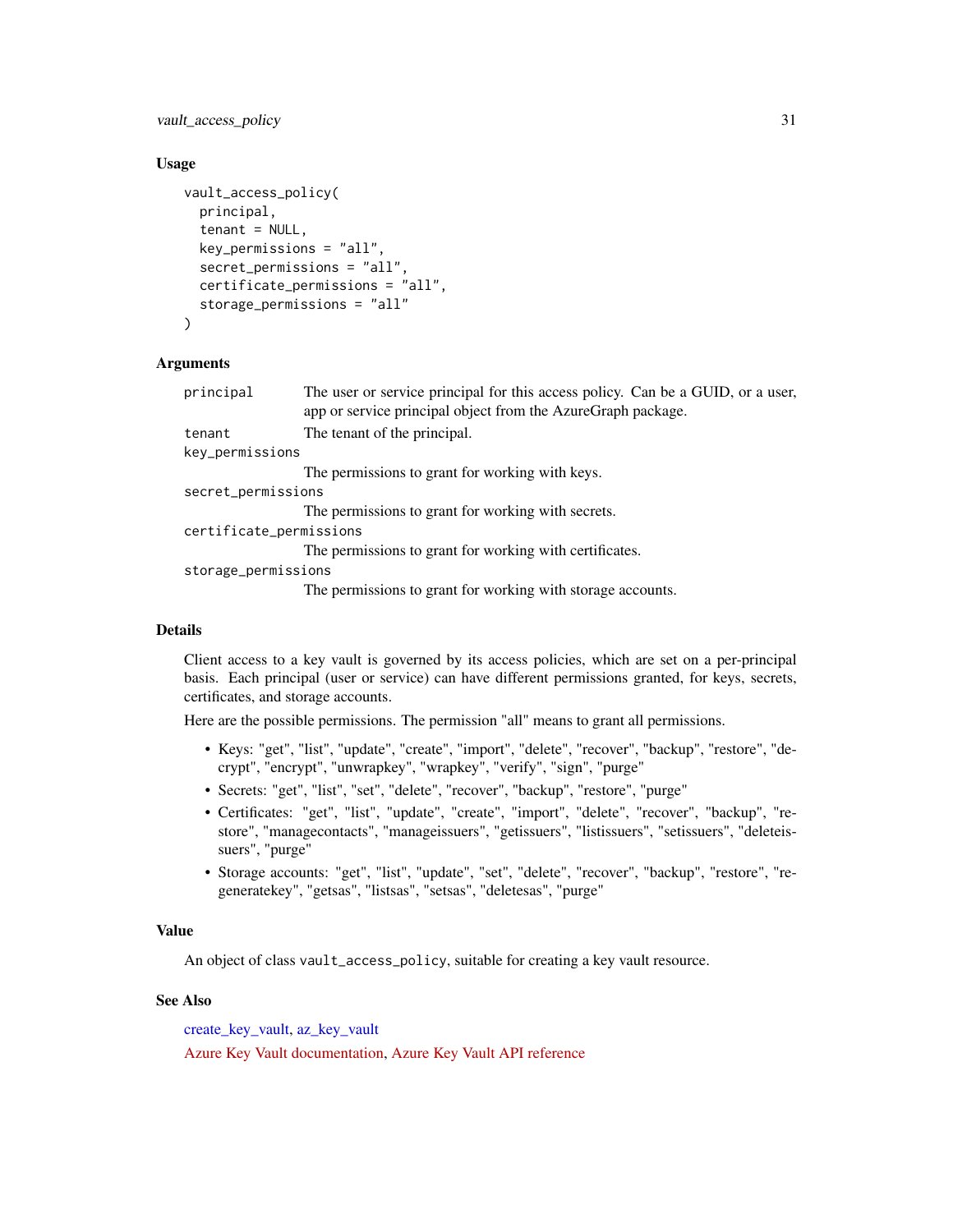# Examples

## Not run:

```
# default is to grant full access
vault_access_policy("user_id")
```
# use AzureGraph to specify a user via their email address rather than a GUID usr <- AzureGraph::get\_graph\_login()\$get\_user("username@aadtenant.com") vault\_access\_policy(usr)

```
# grant a service principal read access to keys and secrets only
svc <- AzureGraph::get_graph_login()$
   get_service_principal(app_id="app_id")
vault_access_policy(svc,
   key_permissions=c("get", "list"),
   secret_permissions=c("get", "list"),
   certificate_permissions=NULL,
   storage_permissions=NULL)
```
## End(Not run)